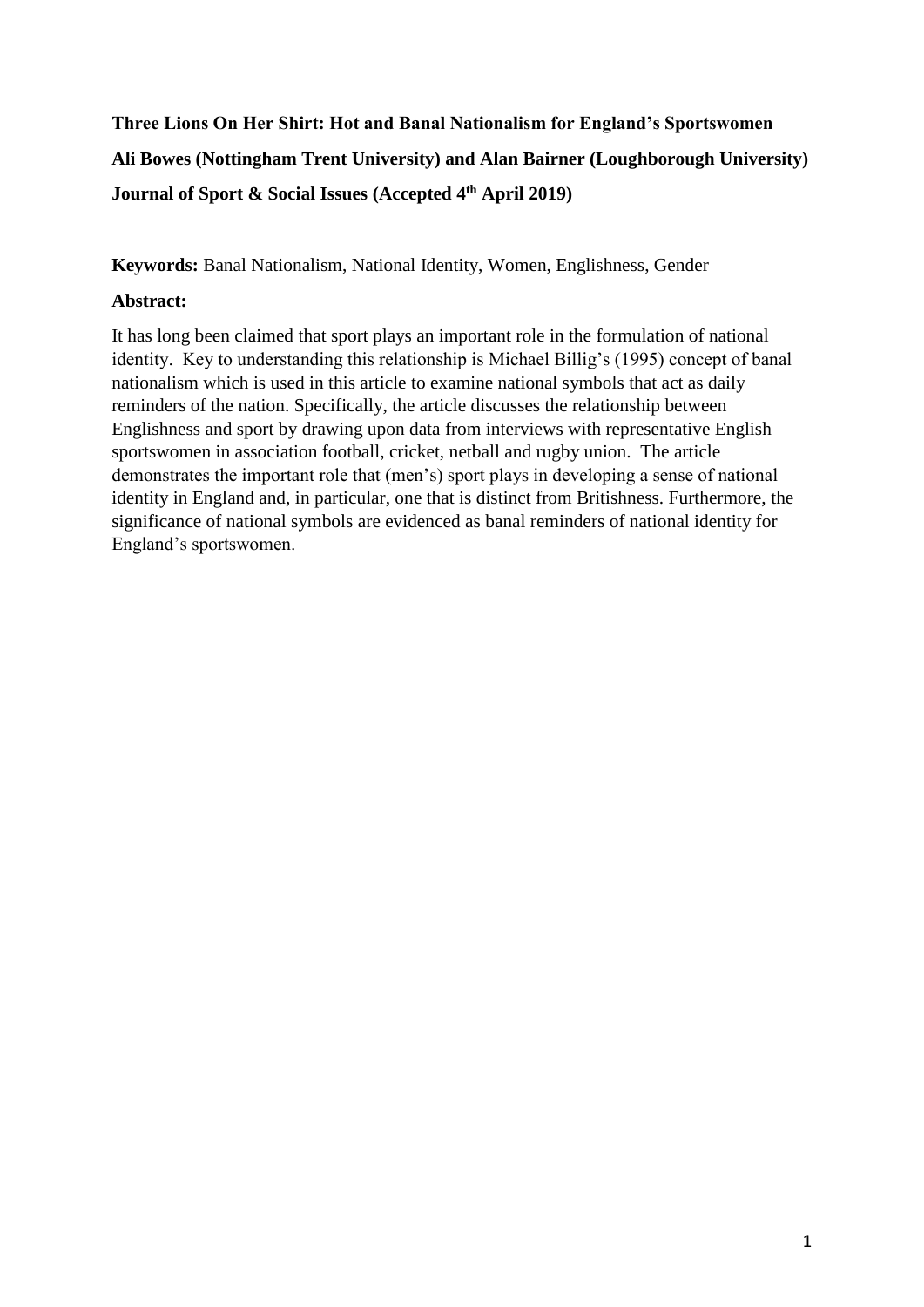#### **Introduction**

Much has been written about the relationship between men's sport and nationalism, with Brentin and Cooley (2016) highlighting the wealth of scholars who have contributed to the discussion. Much has also been written about the relationship between sport and gender but, in this case, with scarce attention being paid to the relationship between women's sport and nationalism and national identities. This paper seeks to address these two relative absences by using Michael Billig's (1995) 'banal nationalism' and Tim Edensor's (2002) 'nationalism of everyday life' to examine the lived experience of women who have represented their nation – England - in international sport.

Now more than ever, England's women are demonstrating their worth in the international sporting arena. A bronze medal for the footballers at the FIFA Women's World Cup in 2015, bettered by a second place finish in the Women's Rugby World Cup in 2017. Not to be outdone, the cricketers won the ICC Women's Cricket World Cup on home soil at the home of Cricket, Lords, in front of a sold-out crowd in 2017; with England's netballers securing a first ever Commonwealth Gold Medal on the Gold Coast, Australia in 2018. These results are testament to the advances made by Englishwomen on the sports field in recent years, and have sporadically thrust England's sportswomen onto the front pages of the national press. Despite this, women are still discussed, and often presented, as outsiders in national sport, through their exclusion in academic works and their overall representation in the national press (Black and Fielding-Lloyd, 2017). Whilst much work on sport and national identity has often analysed media coverage, little research includes or speaks to those very national subjects. As Skey (2009) articulates, we need to actually ask national subjects about their national identification, attending to the way 'social actors construct themselves as nationalised subjects' (Condor and Abell, 2006: 337). Subsequently, this paper aims to give a voice to England's sportswomen,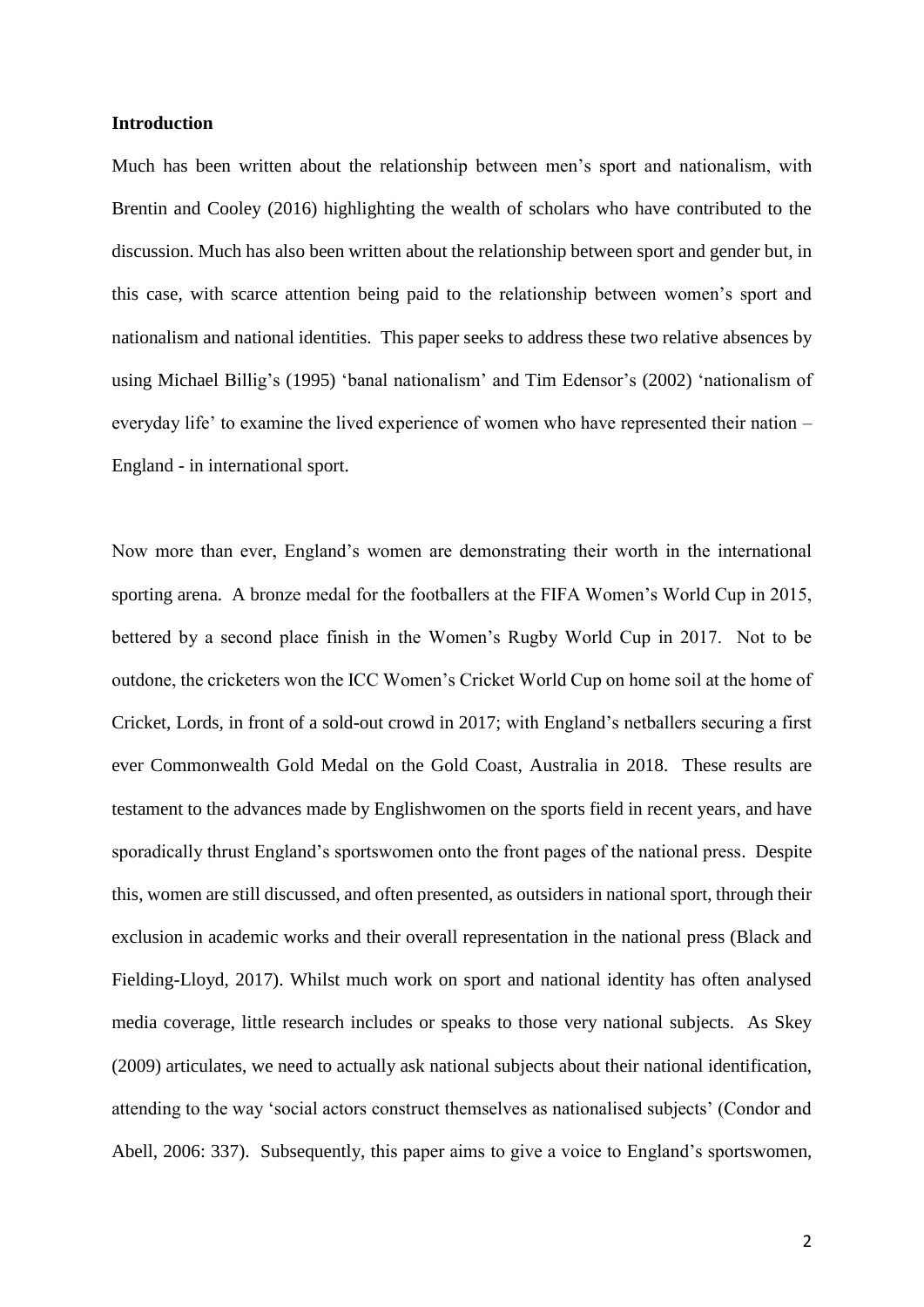through a discussion of their experiences on the international sporting field as national representatives.

#### **Conceptualising the Nation**

For Harris (2016), the concept of the nation is open to interpretation, and the field of nationalism has seen numerous definitions and theories to begin to explain the phenomenon. Billig's influential conception of 'banal nationalism' (1995) was described by Skey (2009: 331) as 'perhaps the most influential study of everyday forms of nationhood'. Rooted in the modernist (and specifically constructionist) paradigm (as highlighted by Smith, 2001), and influenced by the work of constructionist nationalism scholars such as Anderson (2006) and Gellner (1983), his work has helped to stimulate a trend in nationalism studies towards examining the implicit, everyday, and sometimes micro-level creation and recreation of national identity (Hearn, 2007). Billig's ground-breaking study challenged those conceptualizations of nationalism that had focused on its emergence in extraordinary conditions, explaining that nationalism should also be understood as incorporated into banal, mundane, everyday life practices.

Billig concluded that within the nation, there exists unnoticed, routine flagging which serves to (re)produce the nation daily, in a different way from the 'hot nationalism' of warfare or, more recently, significant political or highly significant sporting events. In many discreet ways, the citizens of a nation are continually reminded of their belonging to the imagined national community, whether this is through statements from politicians, symbols on coins, national flags or simply by seeing a national flag hanging outside a public building. Billig (1995: 8) explains, 'nationhood is still being reproduced: it can still call for ultimate sacrifices; and, daily, its symbols and assumptions are flagged'. In drawing attention to this, and in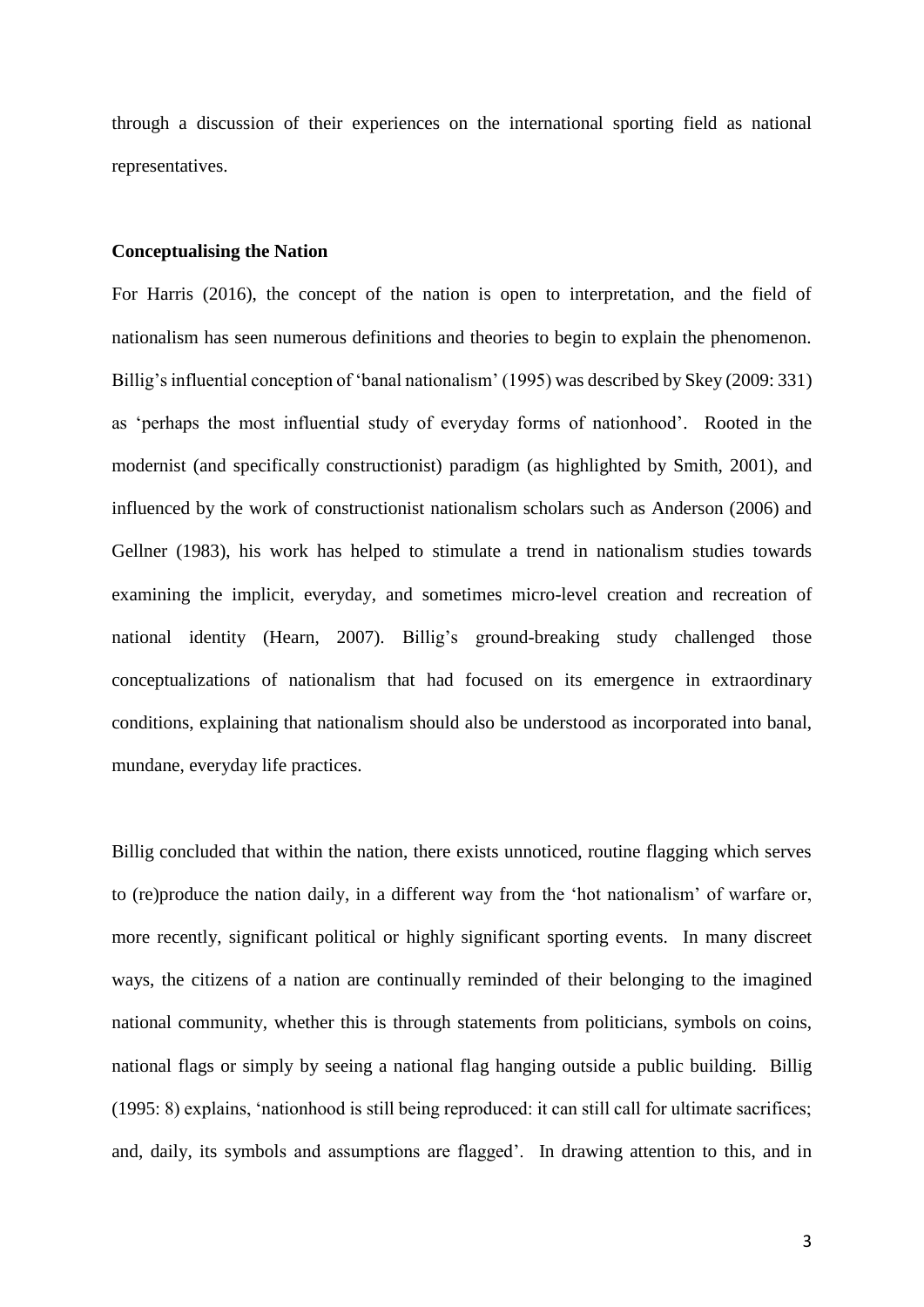support of his argument, Billig offers a discussion of the differences between waved and unwaved flags. He claims that the 'unwaved flag, which is so forgettable, is at least as important as the memorable moments of flag-waving' (1995: 10). Subsequently, it is the unwaved flag that is a significant metaphor here, in the continuation of a sense of national identity. As Hearn (2007: 660) articulates, 'ultimately Billig's argument is not that banality reveals the true nature of nationalism, but rather the explicit ideological form, the stirring call to die for one's country is rendered more plausible by nationalism's banal presence'.

Billig's work has not gone without critique, led by Skey (2009: 335) who proposed that a major flaw in Billig's theory is that it 'assumes that a national media addresses a coherent national public.' Whilst Billig responded, explaining that the media 'does not transmit a single, coherent message about the nation' (p. 348) which the national population will interpret in different ways, he proposes that his theory was to focus on the unconscious that can include what is 'so familiar and habitual that it passes unnoticed' (p. 349). Despite his critique, (Skey (2009) did identify Billig's work as leading the way in a switch in focus from macro-scale theorising of the nation to more empirical based studies that focus on issues of representation, contestation, and localised meaning makings as well as more contextualised case studies. Billig, and later Edensor, have argued that most work on nations, nationalism and national identity only focuses on 'the spectacular, the "traditional" and the official' (Edensor, 2002: 17). However, according to Edensor (2002), we must not forget that, like nationalism itself, national identity is grounded in the everyday, mundane details of social interaction. Ordinary hints of nationality act to further imprint the nation onto the people, so that it is remiss to discount the subtle displays of nationhood that citizens encounter daily.

#### **Sport and nationalism**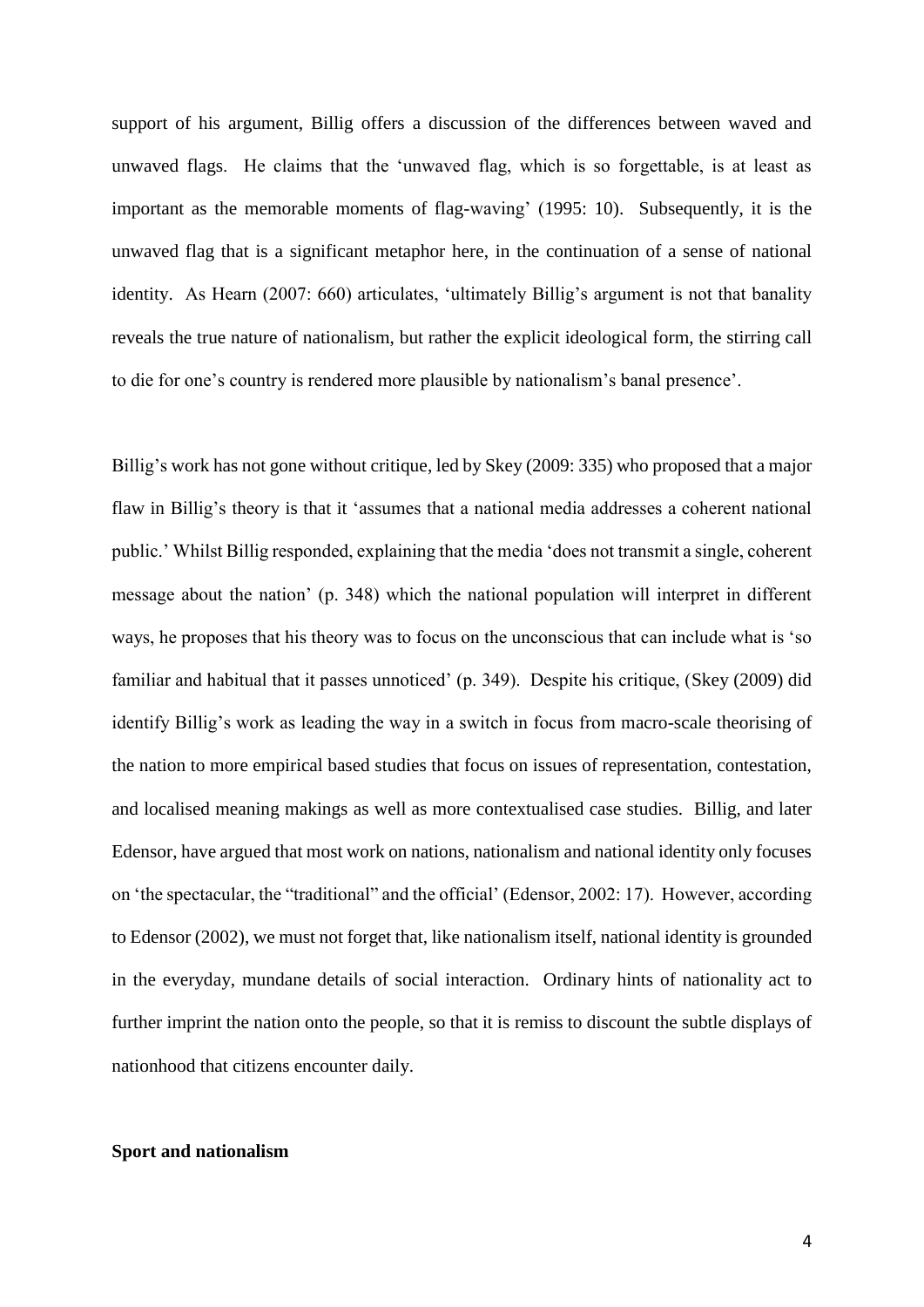It has been claimed that 'sport is clearly linked to the construction and reproduction of the national identities of many people' (Bairner, 2001: 1). For Billig (2009: 349), the 'ideology of nationalism could only triumph in an international world', and the structure international sport is seen to link with the 'geopolitical ideology of nationalism' (Polley, 2004: 11). Indeed, nowhere in modern society is everyday nationalism more apparent for the masses than in the male sporting realm, with the notion of sport and nationalism being rooted in concepts relating men and masculinity. Allison (2000) describes how the setting of men's international sport is especially relevant in inculcating national sentiment through the frequently displayed flags, the sung national anthems, the wearing of national colours and emblems, all by large crowds. Boyle and Haynes (2009: 143), like Bairner (2001) highlight how few other cultural forms lend themselves as easily as men's sport to being used as an indicator of national identity, with 'its visibility and focus on symbols, winning, competition, partisan fans – and, in team games, the necessity of collective struggle'.

Billig (1995) identifies how major sporting events – and he almost certainly meant men's sport - with waved flags and success celebrated by millions, act as a form of 'hot', or overt, nationalism. Important in this relationship between sport and national identity is the role of the media. He outlines the part that the press plays in flagging nationhood; 'all the papers, whatever their politics, have a section in which the flag is waved with regular enthusiasm. This is the sports section' (Billig, 1995: 119). Feminist scholars have long pointed to the dominance of men on these pages (Bruce, 2008). As such, Rosie et al (2004: 437) highlight how national newspapers in England are 'essentially national institutions which encourage their readers to see the world in general in specifically national, and masculine, terms, "re-mind" them of their own nation in particular and help them to think in patriotic terms about it'. In England, the national sporting press will make heroes of its (most likely male) sporting champions, and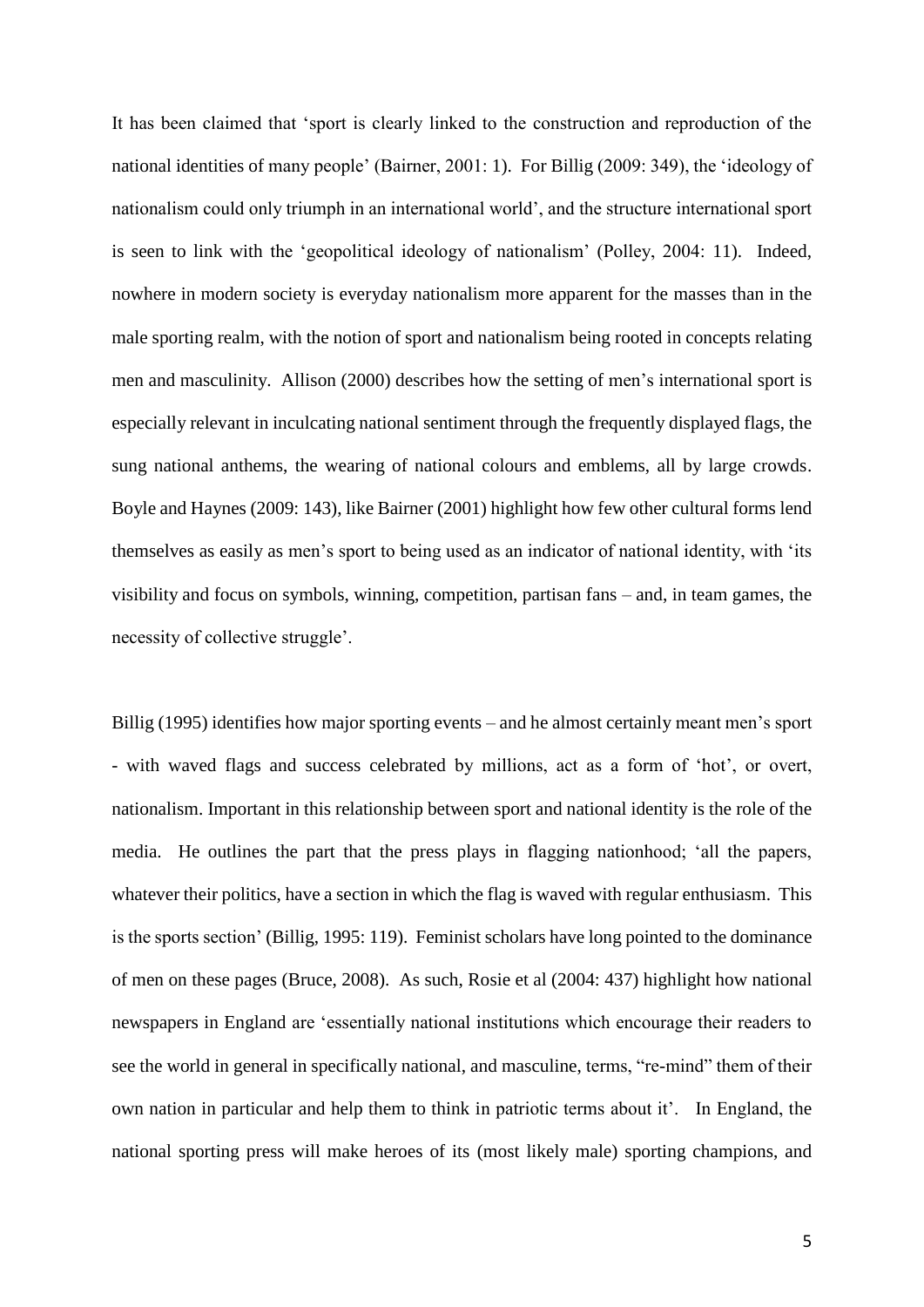fervently celebrate most national victories (Cronin and Mayall, 1998). As Porter (2004: 46) explains, consciousness of one's national identity is developed by shared experiences, and men's 'international sport plays a part in this process, even if most people experience it only indirectly through the consumption of mass-produced words and images'. Yet the nation that is 'flagged' through the popular press is usually distinctly male. In sum, therefore, men's sport provides an arena in which the nation comes alive, where Tuck and Maguire (1999: 27) suggest that international sports are forms of 'patriot games', allowing the individuals (who are often men) who represent their nations to become embodiments of the nation, or 'patriots at play', simultaneously defining and reflecting the national character, one that remains almost exclusively masculine in nature.

#### **Sport, Nationalism, and Englishness**

Sport has been identified as especially significant in the case of England, which exists in the world of nations as part of the larger United Kingdom, or Great Britain. It has been claimed that there was a need for the English to develop a more definite sense of themselves, away from a British identity (Kumar, 2003). Whilst it is beyond the scope of this paper to go in to the complexities of the discussions around England and Englishness, and the United Kingdom and Britishness, research suggesting a decline in British identity (Heath and Roberts, 2008) also highlights the importance for the English to establish a distinct English identity. But where is this to be located? Gibbons and Malcolm (2017) highlight the significance of the relationship between sport and national identity as central to Englishness. According to Robinson (2008), England exists more in imagination than it does anywhere else, although one place where it does exist is on the sports field, with sport one of the most important spheres for observing English national distinctiveness (Gibbons and Malcolm, 2017). Furthermore, this relationship is again inextricably linked to notions of masculinity. With men's international sport filling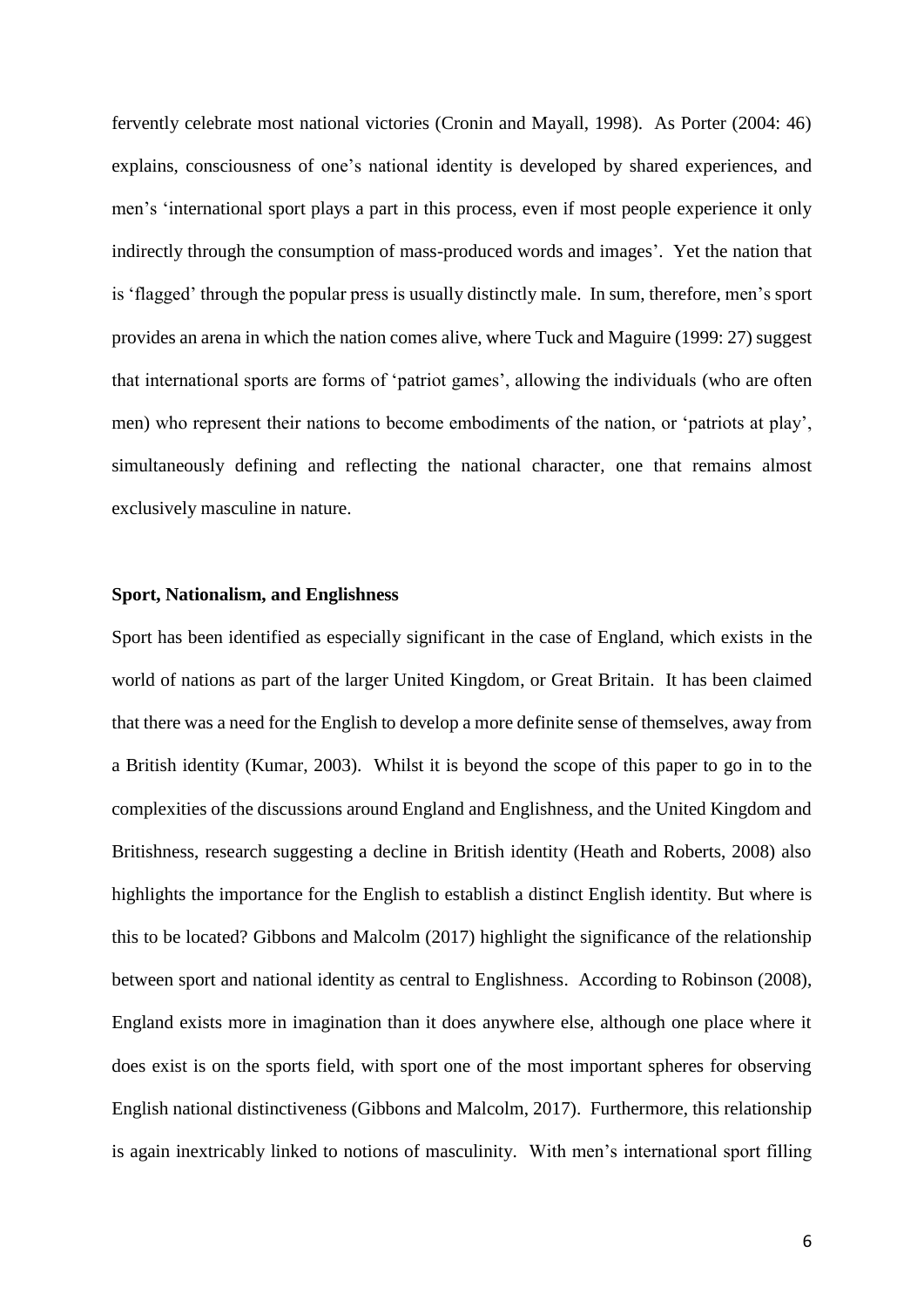TV screen and national newspapers weekly, perhaps it can be argued that men's sport in England becomes both a hot (for example, biennial international football tournaments) and a banal (for example, international 'friendly' fixtures) signifier of national identity. Central to this relationship, clearly, is the role of men's sport in imagining the English nation. Indeed, the rise in English popular nationalism has often been attributed to a specific men's sporting event – the European Football Championships in 1996.

According to Aughey (2007: 204), 'it may be no coincidence either that English flag-waving has been most dramatically on show at and around those venues which have integrated most efficiently popular culture and commercial success – sporting events'.Euro '96 is often considered a defining moment in demonstrating the recent increase in displays of English nationalism with the flag waving of English fans during the tournament (Aughey 2007; Kumar, 2003; Paxman, 1999). Kumar (2003) claimed that this brandishing by the English at football matches of the St. George's cross does indicated a rise in a specific English, as opposed to British, national consciousness, or at least a recognition of the distinction between the two. What is clearly key here, then, is the role of sport – and notably men's football – as central to this shift, which highlights the extent to which this imagined Englishness is itself distinctly male.

With reference to national men's football teams, Giulianotti (1999: 23) claims, 'at internationals, the team embodies the modern nation, often literally wrapping itself in the national flag'. However, the players who embody the nation only represent a small minority of the national collective. According to Rowe, McKay and Miller (1998), it is men who are the representatives of national character, and thus national identity can be established through the achievements of men. Harris and Clayton (2007) are explicit in their claim that the football in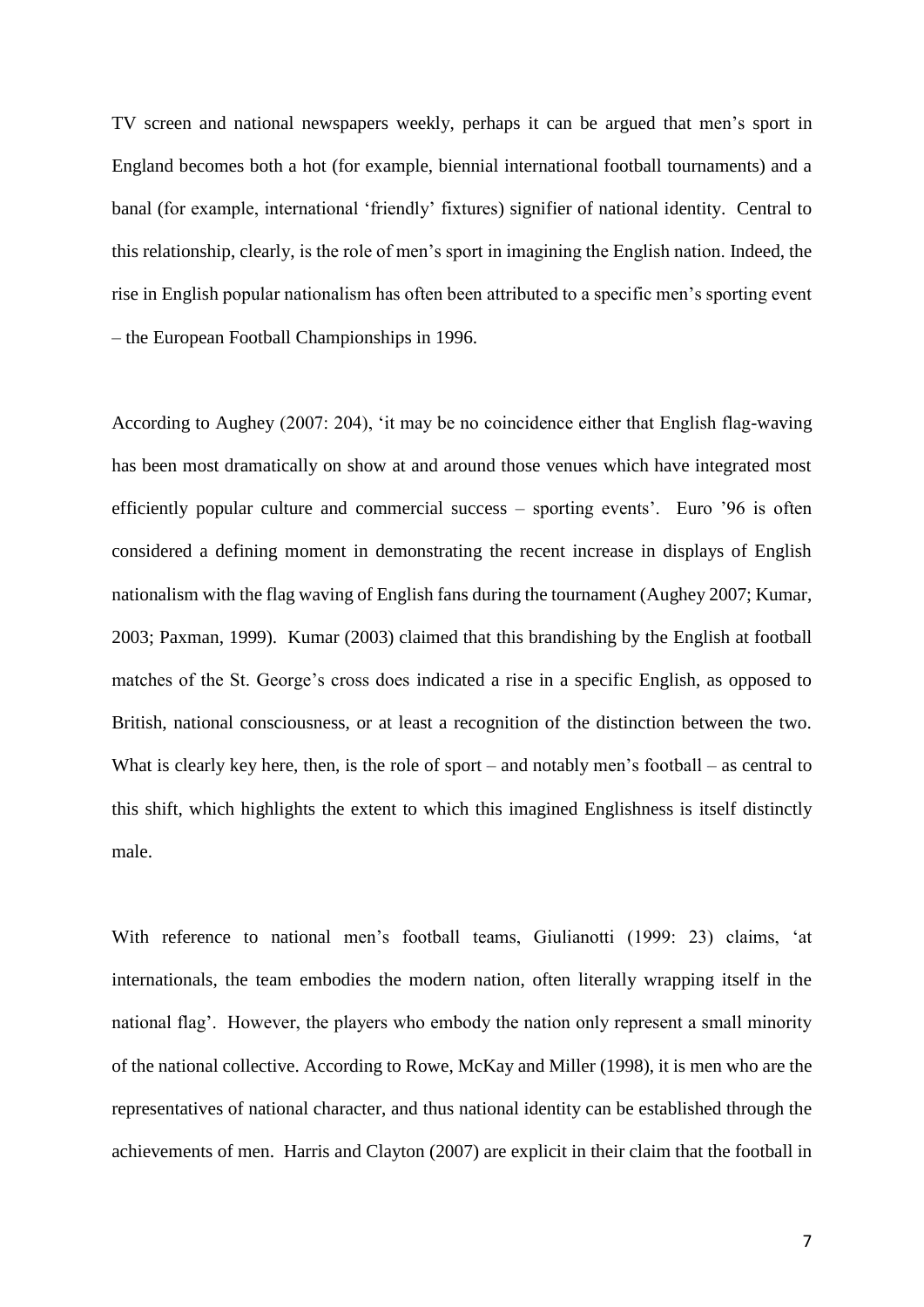which the nation is imagined (Anderson, 2006) is that played by men. For them, through the media, the high level of expectancy that is often placed on English sports teams radiates 'a patriotic, masculine vibe' (Harris and Clayton, 2007: 214). For example, whilst Harris and Clayton (2007: 213) have also proclaimed football as the national English sport, they state that this has allowed it to 'embody the nation's collective claim to authority in a power relations sense and, as such, provides the ideal arena for the creation of heroes and figures of hegemonic masculinity'. We then see the nation in masculine terms and a development of a masculine Englishness (removed reference), and this is significant in England where sport is one of the only social institutions that separates, or marks out as different, the home nations within the UK. With sport being so central to the development of an English national identity, it is obvious that women should be positioned as outsiders to this relationship (Black and Fielding-Lloyd, 2017).

This masculine emphasis is continued with the branding of the England men's football team as the three lions. The three lions are taken from the royal coat of arms of England, and the use of the lion as a national symbol dates back to Richard the First, or Richard the Lion-heart, in the twelfth century (Vincent et al, 2010). It was Richard the First's military exploits and subsequent death in battle that led to the nickname of Lion-heart, and forms the basis of the prototype brave, courageous English hero with lionheart spirit (Vincent et al, 2010). Adopted by the Football Association (FA) upon its formation in 1863, the logo is featured heavily in FA marketing and promotions, which thrust it into popular national consciousness. Polley (2004) highlights how an England football team that is then wrapped in a historical symbol of Englishness such as the three lions becomes an attractive way for many people to express their sense of belonging. The male lion-hearts of the English men's football team, with the three lion's emblem on their shirt, then provide an avenue for the rest of the nation to demonstrate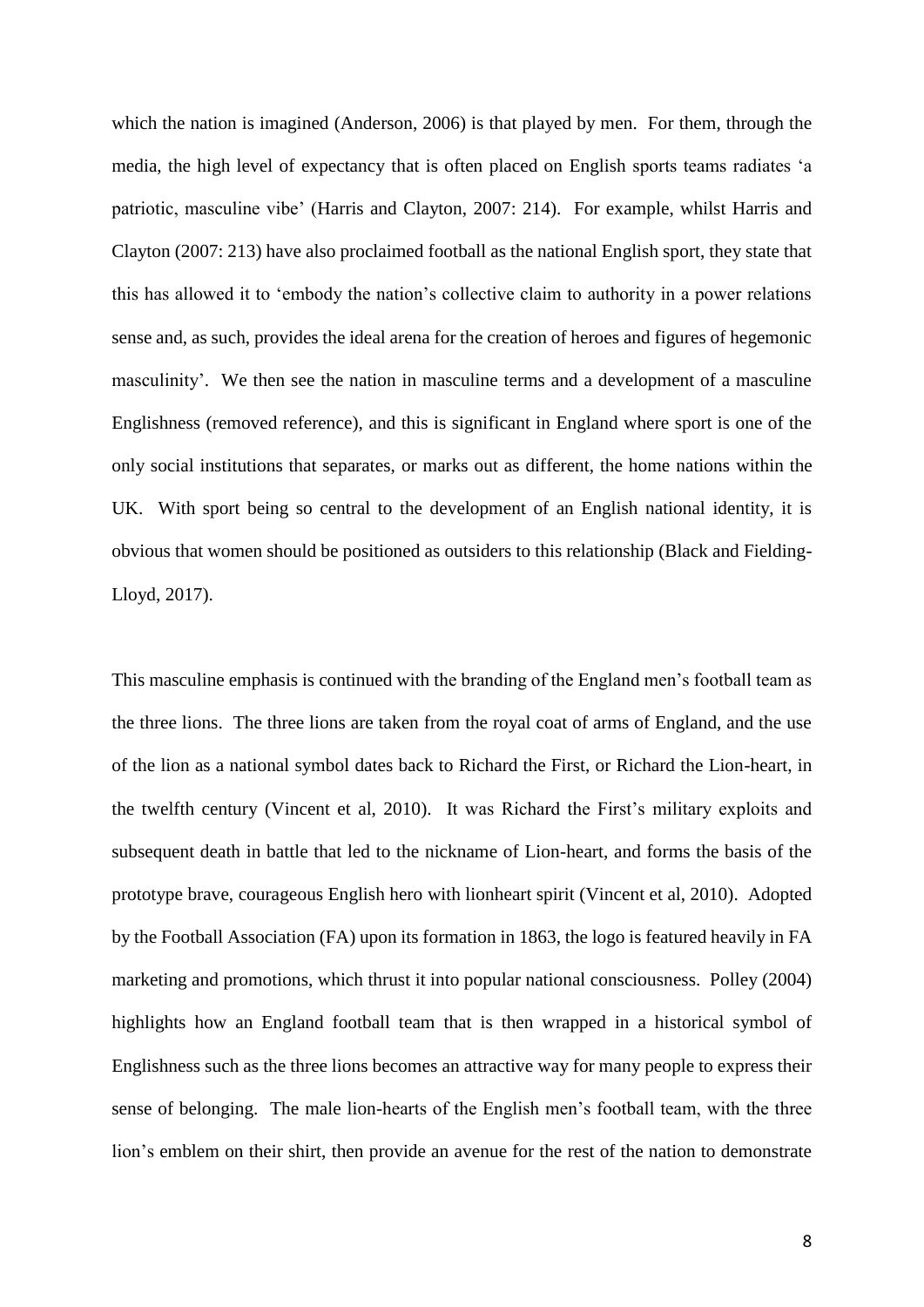their national identity. In some instances, we can see this as an overt, hot nationalism but in other aspects perhaps there are banal aspects at play - what better way to inculcate national sentiment in a banal way that have a hit, popular song called three lions on a shirt, in preparation for Euro '96 (Lightning Seeds, Baddiel and Skinner, 1996), which served to embed the three lions mantra in popular consciousness (Aughey, 2007. Furthermore, those three lions serve to act as a banal symbol of English national identity for the nation.

#### **Bringing Women into Sport and National Identity**

As noted, it is men's sport that is central in the relationship between sport and the nation. This is in large part the result of the social construction of the nation, which is inextricably linked to hegemonic forms of masculinity. For Nagel (2008, p.900), 'the idea of the nation and the history of nationalism are intertwined with the idea of manhood and the history of manliness'. Throughout history, men have controlled, fought for and represented their nation in all areas of society. However, McClintock (1993) contends that all nations depend on powerful constructions of gender and thus, despite the dominance of men to the nation, it has been argued that in the gendering of nationalism, 'women's bodies are the boundary of the nation, and the bearers of its future.' (Whitehead et al, 1993, p.1).

Women have participated in national and various state processes and practices; as biological reproducers of ethnic collectivities, reproducers of the boundaries of ethnic/national groups, transmitters of culture, signifiers of national differences; and participants in national struggles (Yuval-Davis and Anthias, 1989). This framework highlights not only the practical but also the symbolic nature of women's national positioning. Clearly, the gender politics of nations and nationalism are complex, 'including both the gendering of the nation as female and the construction of women as mothers of the nation, responsible for its physical, cultural and social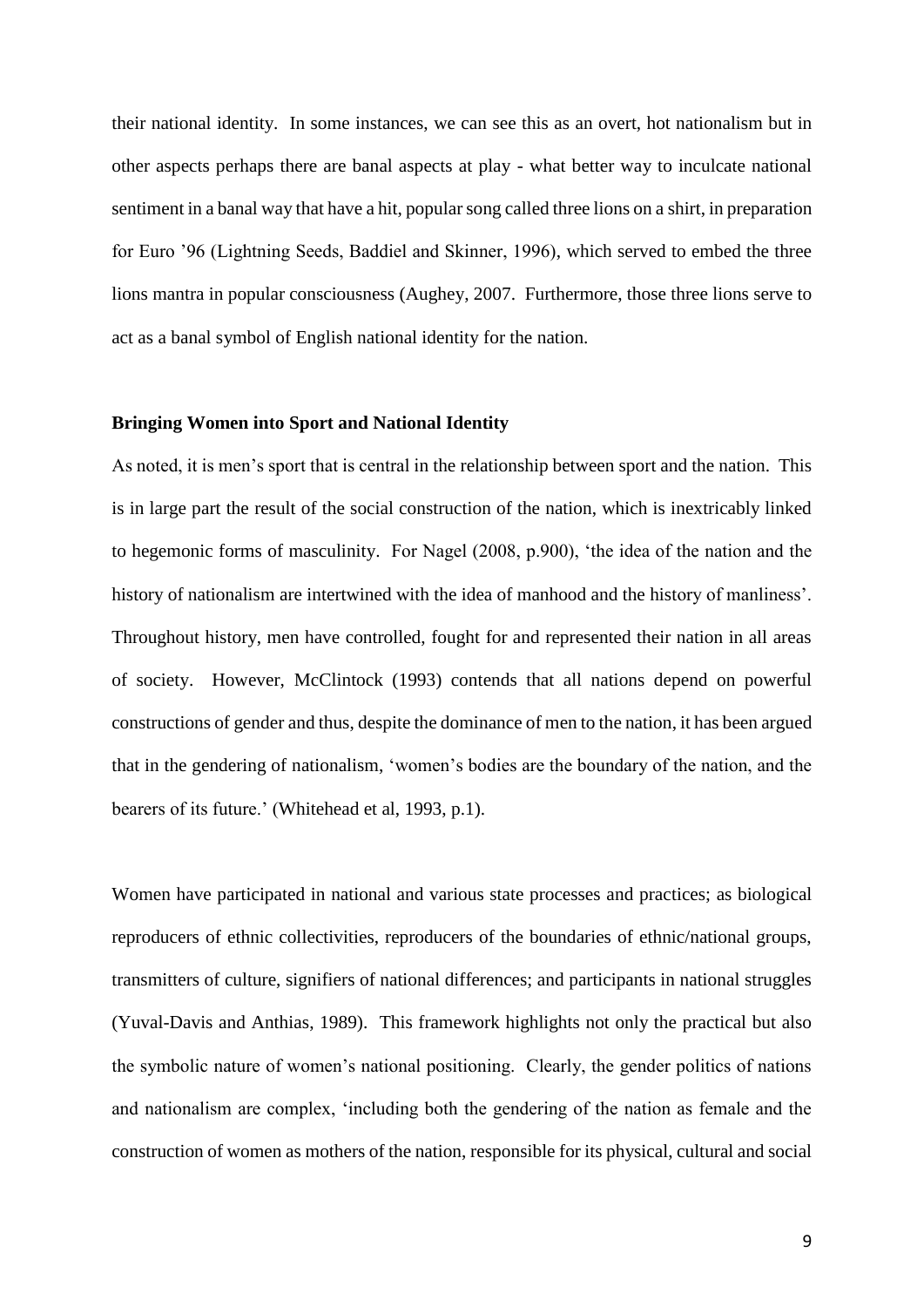reproduction' (Pettman, 1996, p.187). Yuval-Davis (1997) has been central in writing women *into* stories of nationalism, and outlines how hegemonic theorizations about nations and nationalism have treated gender relations as irrelevant.

Both the nation and sport then rely on social constructions of masculinity and femininity as framing devices, and REMOVED REFERENCE draw attention to the masculine construction of Englishness in sporting contexts. The relationship between women, the construction of nations, and the reproduction of national identities remains generally under researched, which serves to write women out of literature on sporting nationalisms too (removed referenced). Given that the literature on women and sporting nationalisms is woefully underdeveloped, as a result their experiences have seldom been directly addressed.

### **Performing National Identity**

If we consider sport to be a powerful signifier of the nation and of nationalism, both banal and 'hot', then we need to address the following question: What about the athletes? Edensor (2002) introduces the concept of performing the nation, which is especially relevant to the role of elite athletes who represent their nations. He argues that the concept of performance 'enables us to look at the ways in which identities are enacted and reproduced, informing and (re)constructing a sense of collectivity' (Edensor, 2002: 69). For Edensor (2002: 69), national identities are '(re)produced by using the metaphor of performance'. There are of course symbolic spaces in which national identities are played out such as national landmarks and sports grounds (Edensor, 2002), but also important here is the role of national colours and symbols associated with national performance. Repetitive performances result in memory and identity becoming inscribed on the body. As a consequence, performing a national identity becomes banal in character at least in the eyes of the performers themselves. The 'performance of national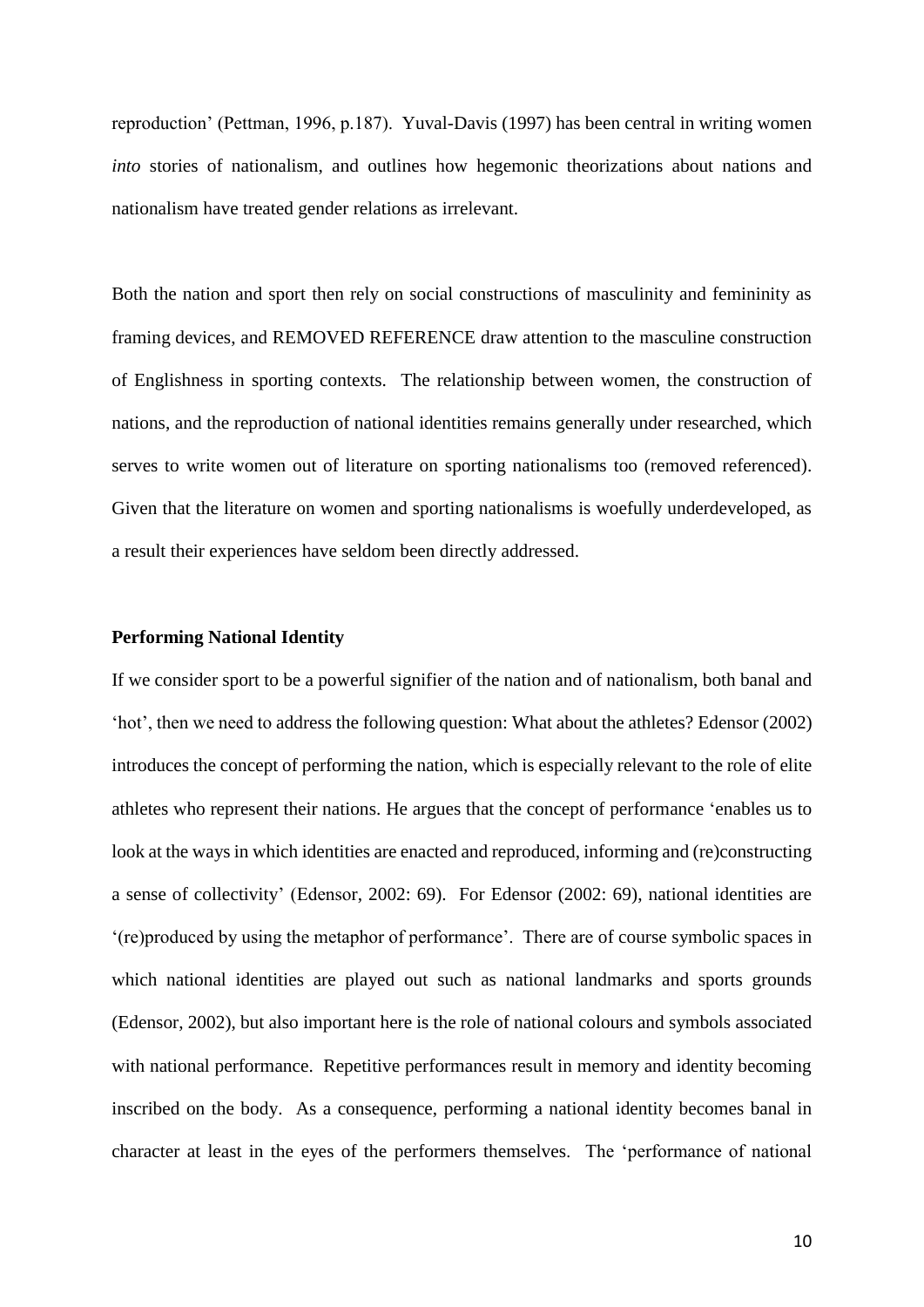identity becomes second nature to the habituated "actor"', i.e. the athlete who performs national identity every time she competes (Edensor, 2002: 71). Symbols (re)produced by performers become sites of importance for the national population during 'grand occasions when the nation and its symbolic attributes are elevated in public display'. So, while fans may see sporting events as expressions of hot nationalism, bringing the nation into the national consciousness, for those very performers, sporting nationalism becomes banal in terms of its significance.

As noted, although Billig's work has not escaped criticism, it retains contemporary significance when considering the nation. Skey (2009) highlights that Billig's work is still relevant for contemporary studies that attempt to explore how the nation frames 'the ways in which people understand who they are, the nature of the world they live, how they relate to others and what counts as important'. As embodiments of the nation and as performers of national identity, representative athletes become ideal subjects for examining the way in which national sporting symbols are banal in character.

#### **Methodology**

Much of the research that is concerned with national identity in sport utilizes a methodological approach which analyses the role of the media in (re)producing a sense of national identity (e.g. Maguire and Poulton, 1999; Tuck, 2003). This has often continued the banal, repeated presentation of men as symbolic of the nation (with the notable exception of Wensing and Bruce, 2003). Whilst international sport can be seen to act as a site in which multiple identities are performed – sporting, national and gendered, little research has addressed either the role of women in this regard, or the role of the very national representatives who embody the nation in sport. Again, when such research has been conducted, the athletes in question have tended to be men (Tuck and Maguire, 1999; Tuck, 2003; McGee and Bairner, 2011). As national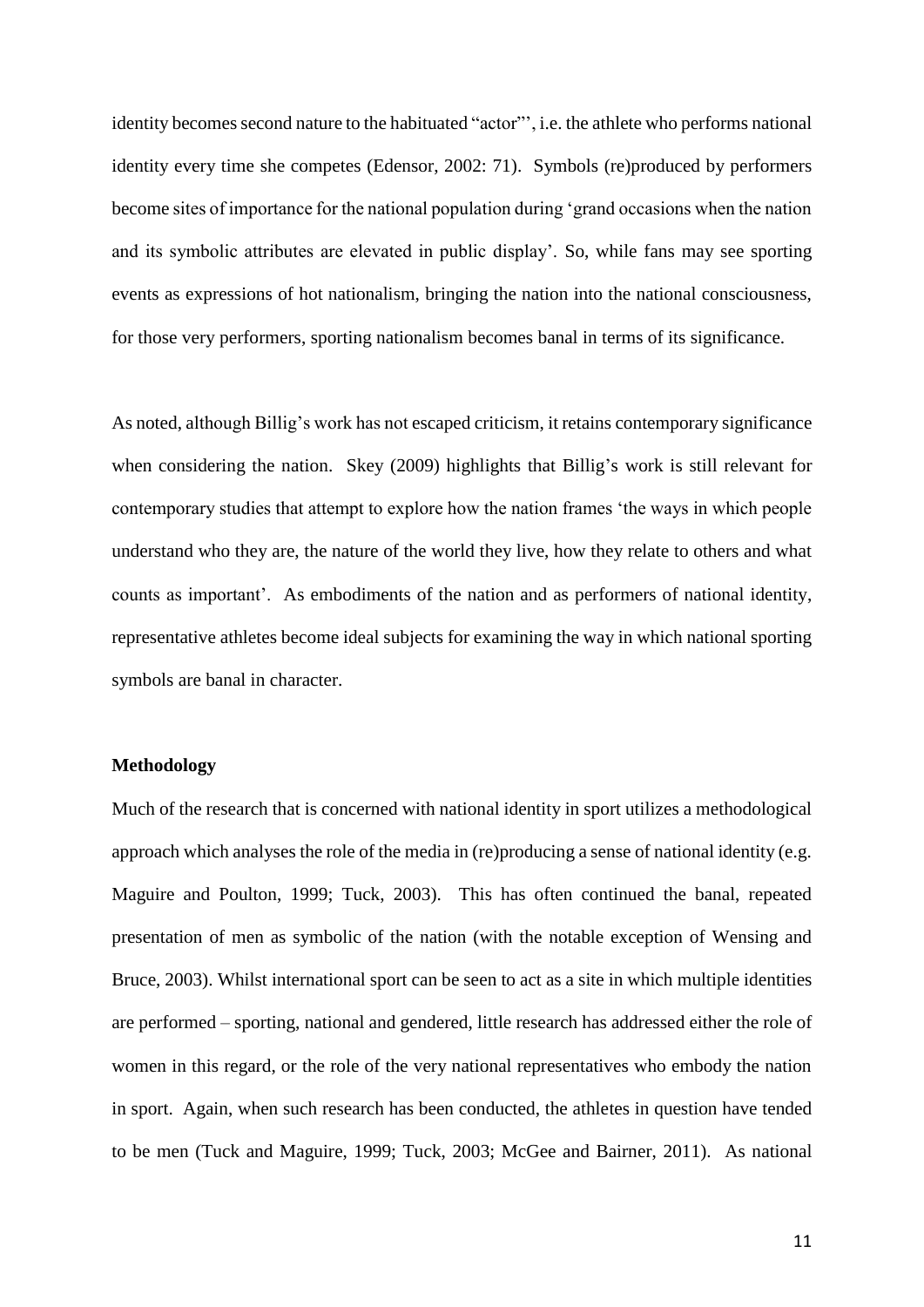representatives, elite athletes are central to most people's experiences of sport and national identity, and are the embodiment of the relationship between sport and imagined national community. Following Tuck (2003), and McGee and Bairner (2011), the present study demonstrates the need to ask those athletes who act as representatives of the nation about their identities and sense of belonging.

This paper draws upon a series of in-depth, semi-structured interviews conducted with 15 English sportswomen from cricket, association football, netball and rugby union in 2011 and 2012 (see Table 1). At the time of interview, the women had a combined total of 562 senior appearances in representative sport. Amis (2005: 105) explains that interviews offer a depth of information that permits a detailed exploration of particular issues, as the interviewer 'attempts to gain insight into the inconsistencies, contradictions and paradoxes that are a quintessential part of our daily lives'. The sports were carefully selected; netball, football, cricket and rugby were used because in these sports, unlike others, there is not usually a team that is representative of Great Britain (except for the unique situation of a Team GB women's football team at the 2012 Olympics). It was felt that this unique position of being identified as English by their sporting representation gave the participants a distinct view of English national identity and its separation from Britishness.

Underpinning this research is an awareness of the performative, and thus fluid and contextual, character of national identity. There can be an assumption that nationalism and national identity are essential elements of English life, when they are contingent on a specific moment in time. As such, it is important to note that at the time of interviews in 2012, the United Kingdom was in the midst of the Queen's Diamond Jubilee celebrations and the forthcoming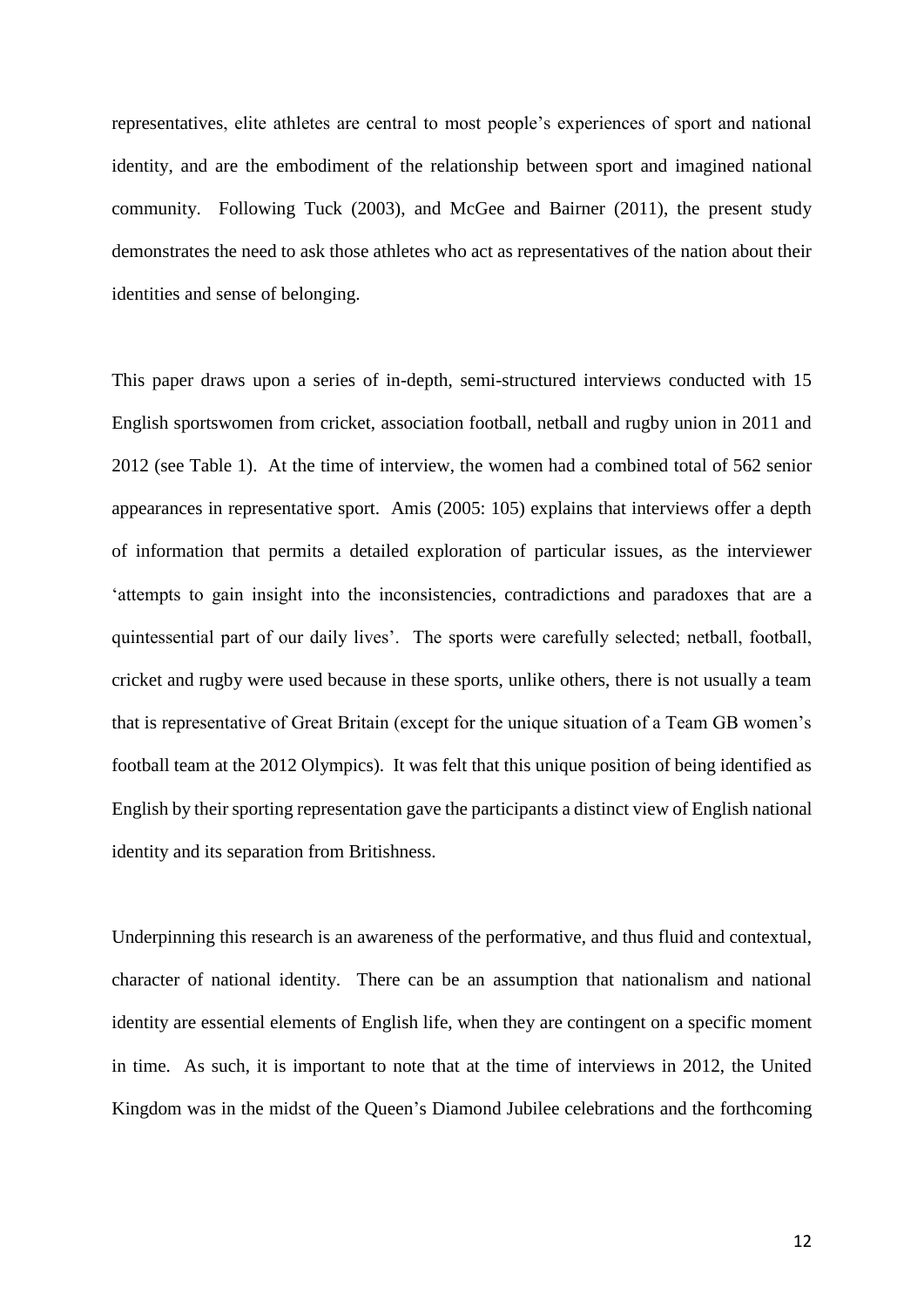London Olympics Games, which was presented in the media as a positive portrayal of England/Britain (Black, 2016).

As elite level athletes were the subject of this research, it was essential to identify a number of gatekeepers before full contact could be established with all participants (McGee and Bairner, 2011). The position of the researcher as a student at a university with a strong sporting tradition provided an initial base of elite level athletes that were easily accessible through sporting networks and contacts. The women who were initially contacted were then able to pass on information about friends, and this snowballed into the participant base. As Seale and Filmer (1998: 139) explain, this was of sampling 'can be a very helpful way of gaining access to people who, without such a personal contact, might otherwise refuse to be interviewed'. Snowball sampling, although contradictory of many underlying assumptions about sampling (often linked to positivist notions of reliability and validity), has a number of advantages for studying populations such as elites (Atkinson and Flint, 2003).

Atypically, the participants in this research project are identifiable due to their visibility as elite, international level, sport participants. Flick (2006: 50) explains that 'the issue of confidentiality or anonymity may become problematic when you do research with several members of a specific setting'. It is much easier to identify the 'real' person from the context information included in quotations, particularly in a setting such as elite, international level sport. Similar to McGee and Bairner (2011), it was decided to make a virtue of this and feature the interviewees as themselves in the research, named, and contextualized with personal details so that their sporting lives could be fully retold. As such, following institutional ethical approval and participant consent, it was established with the participants that they would feature in the research as themselves; they would be named, and the personal details about their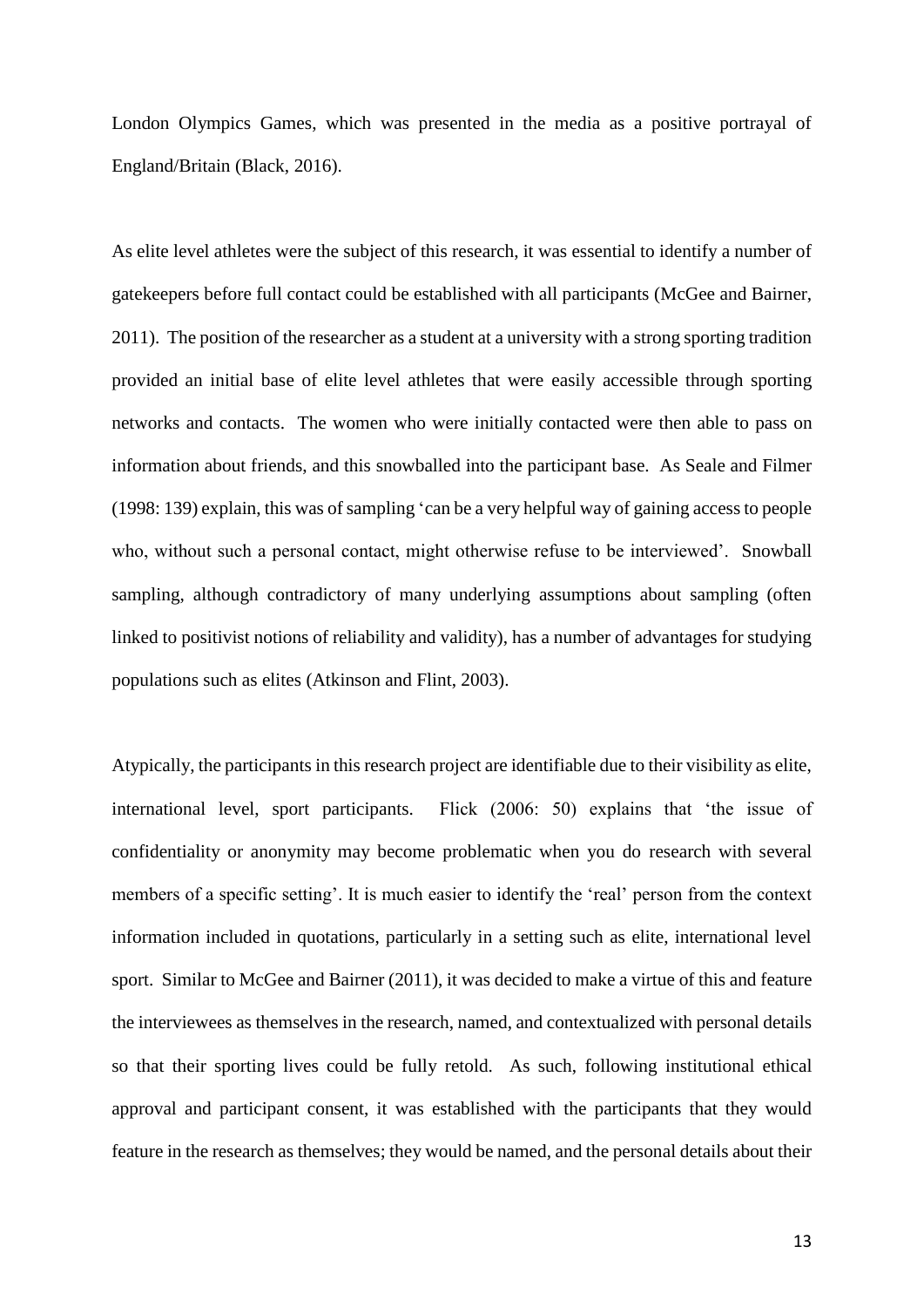sporting lives would be retold in full. Whilst anonymity can protect the participants, but it can also deny them "the very voice in the research that must originally have been claimed as its aim" (Parker, 2005: 17). This strategy was also an important way by which to achieve a central aim of the study – to give a voice to England's sportswomen.

Interviewed as part of a wider study on women's sport and national identity (removed reference), the key focus of this section of the research was on the importance of sport to national identity. Interview questions were structured accordingly and were aimed at exploring the role of sport and national identity in general, as well as female athletes' own experiences of playing sport. With specific relevance to this essay, there was also scope to discuss the importance of symbols to national identity, by asking what these symbols mean to the women who represent their nation. Interviews were conducted in a neutral location selected by the participants, such as coffee shops or staff rooms at their place of work, and the interview duration varied from 50-90 minutes. The interviews were recorded and transcribed verbatim, and then subjected to a thematic analysis. The first phase of data analysis involved re-reading of the interview transcripts, to generate initial codes which centred predominantly on women in sport, national identity and Englishness. The data was then coded and further organised into sub-themes, one of those being banal and hot nationalism in sport. These sub themes contained a discussion of the significance of men's sport to a sense of nationhood, the position of women in this debate, and the significance of national sporting symbols and emblems.

#### **Narratives of England's Lionesses: Englishness Flagged Through Men's Sport**

A key theme that was noted by most of the sportswomen was the centrality of sport to English national identity. Not surprisingly, the athletes often used football (as consumers in this instance) to imagine the nation, thereby helping to confirm Harris and Clayton's (2007) claim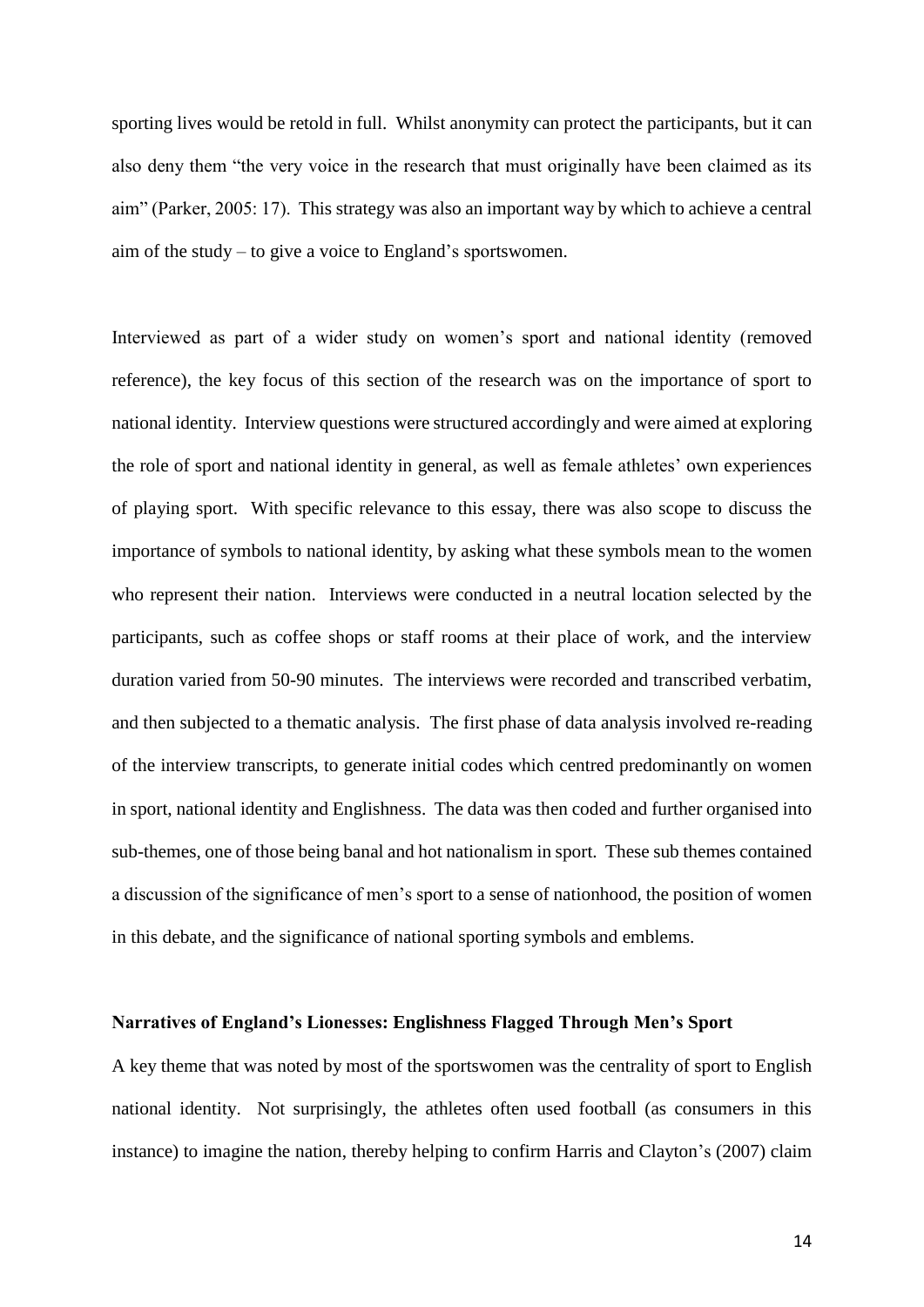that national men's sporting events in England become symbolic of the nation and, thus, represent expressions of hot nationalism (Billig, 1995).

'I guess football is a big part of making people English' (Karen Carney, Football).

'I'm pretty patriotic, when I watch England play football' (Beth Morgan, Cricket). As Karen and Beth evidence, the type of sport that is imagined - even by elite female athletes - as central to Englishness is men's sport, and specifically men's football. Stacey, a netballer, also discussed the role of football:

'I think English people have quite like, a different kind of pride and passion towards lots of things...I could never quite understand the way men go absolutely nuts over football…, I think that's a massive part of a male English identity' (Stacey Francis, Netball).

As Hobsbawm (1990: 143) noted, 'the imagined community of millions seems more real as a team of eleven named people'. It is implied however, that this team consists not just of *any*  people, but of men. It remains that the national sporting arena is one dominated by men, and it is these men's sports teams act as hot, or overt, signifiers or symbols of the nation. National identity is then constructed, established and confirmed through the achievement of male sports stars. Harris and Clayton (2007: 214) explain that, subsequently, 'male sports stars emit the masculine status of the nation's men', and as such it would seem that the Englishness that is most often imagined is masculine (removed reference). Men's football provides a tangible representation as to what it means to be English. However, the sportswomen involved here also recognize that their own position in sport plays a part in defining what the English nation means to them. These ideas will now be explored in more detail.

#### **English Sportswomen Flagging the Nation**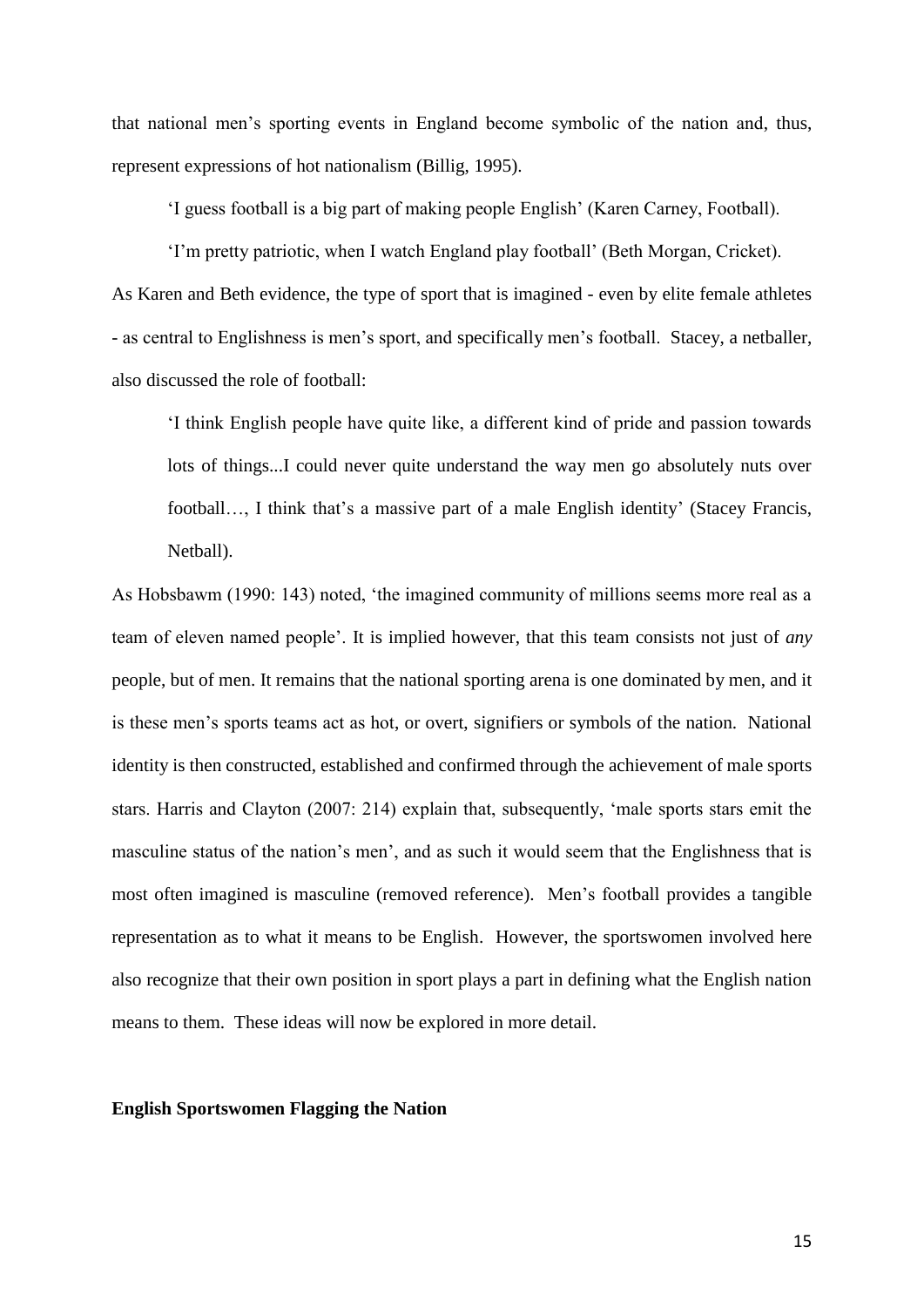The conflation of Englishness and Britishness is common (Kumar, 2003). However, because sport often serves as an arena by which English national identity becomes 'real' (Robinson, 2008), for England's representatives it provides an avenue to clarify their thinking and understanding of England as a distinct nation. For example:

'[Playing for England is] when I recognize [being English] more, because when you are coming up against another country you are like, 'yeh, we are England'.'(Sophie Bradley, Football).

While men's sport enables England to conceptually exist, sport played a key role in symbolizing the women's own sense of belonging. By playing for England, this allowed the sportswomen to embody Englishness, or, more specifically, perform as symbolic flags for the English nation. By wearing their dress, or their kit, and being part of the England set up, they began to recognise their national identity. However, while international sport represented an environment where many of the women identified with England, outside of sport there remained the possibility of identifying as British, highlighting the fluid, multiple nature of their identities. Some women described this multiple notion of national identity:

'I would say that's quite difficult actually, because I would say British, yeh. That's what I would say. Probably within my sport that's quite different, I'd be English because I'm playing for England. But generally, if someone asked, I'd say British' (Beth Morgan, Cricket).

The women often echoed Robinson's (2008: 220) sentiment that sport is the place where 'Englishness and Britishness no longer merge'. Despite this, one thing that remained clear was that representing England served as a signifier of their English national identity:

'For me as an England player, viewing myself as a true English person, it's really important.' (Claire Purdy, Rugby)

'I think you definitely feel more English after representing England at something' (Tammy Beaumont, Cricket)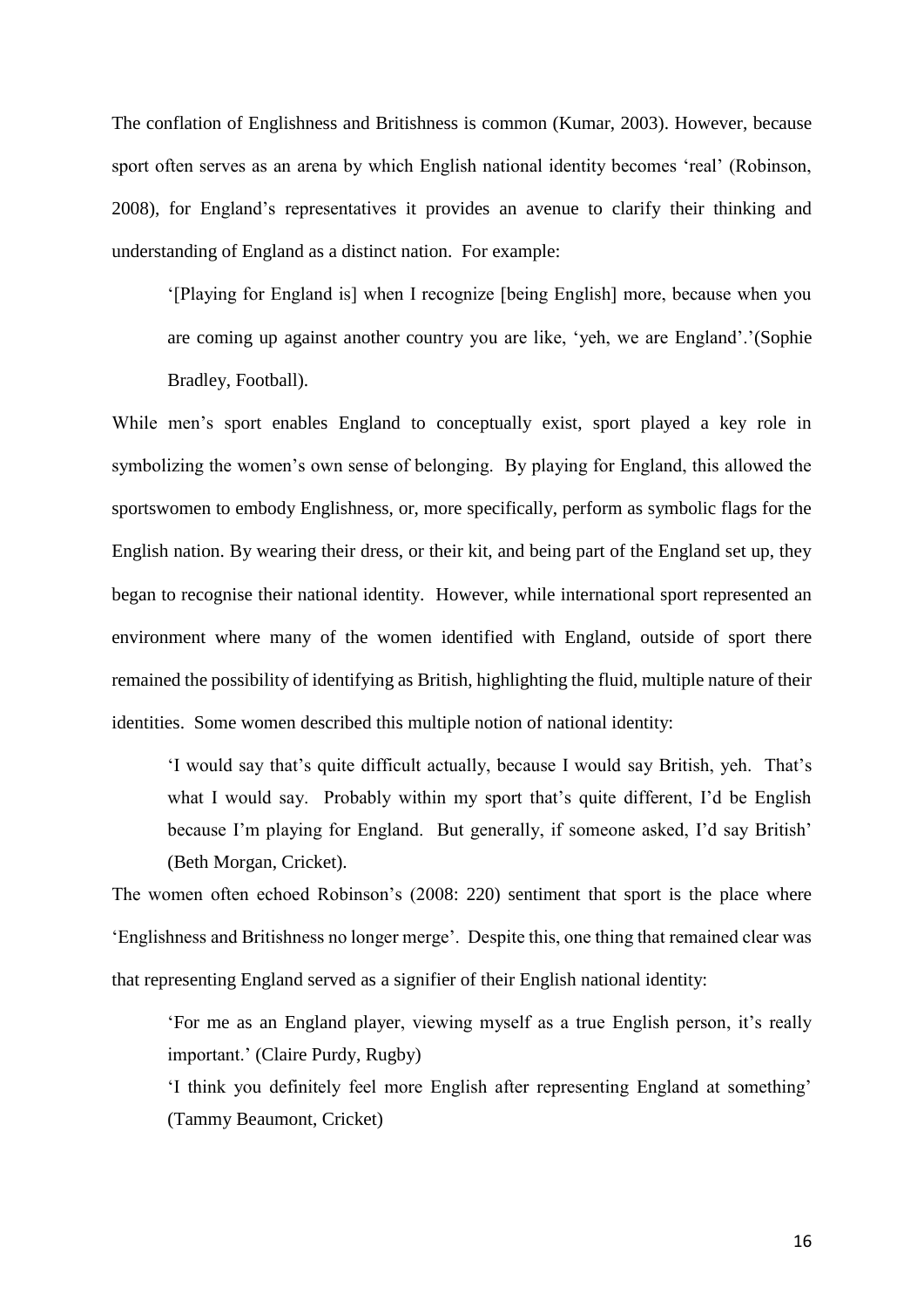Sports grounds provide symbolic spaces in which national identities can be played out. Edensor (2002: 69) identified ways in which national identities are '(re)produced by using the metaphor of performance'. Repetitive performances result in memory and identity becoming inscribed on the body, and thus performing a national identity results in that identity becoming part of the performer. In this way there is a sense of hot nationalism as well as a banality to the role of sport in generating a sense of national identity. It was evident throughout discussions with the sportswomen that this idea of repetitive performance of national identity, through representing their nation on the sports field, resulted in Englishness being inscribed onto them. However, they also performed an overt Englishness when they pulled on the shirt.

National colours, the singing of the national anthem and the symbolic three lions or red rose were central to the heightened sense of national identity experienced by the women during international representation. The interviewees explained how sport often increased the importance of a national dimension to their sense of identity:

'I'm not one of these people that gets the national flag put on my bicep, and I'm not huge on St. Georges day or things like that, but when it comes to playing for England…then I'm hugely, hugely patriotic.' (Claire Allen, Rugby).

Sport again appears central to imagining England and Englishness, providing a symbolic space for Englishness to be lived out. We have seen how international sports are forms of 'patriot games', with individuals who are engaged in these activities becoming highly visible 'patriots at play', as active embodiments of the nation (Tuck, 2003). For Tuck (2003), the main source of national pride stems from personal experiences on the sports field. Similarly here, representing England enables the players to develop a sense of belonging to the nation, feeling a 'part' of England, and the opportunity to embody the nation on the field of play.

17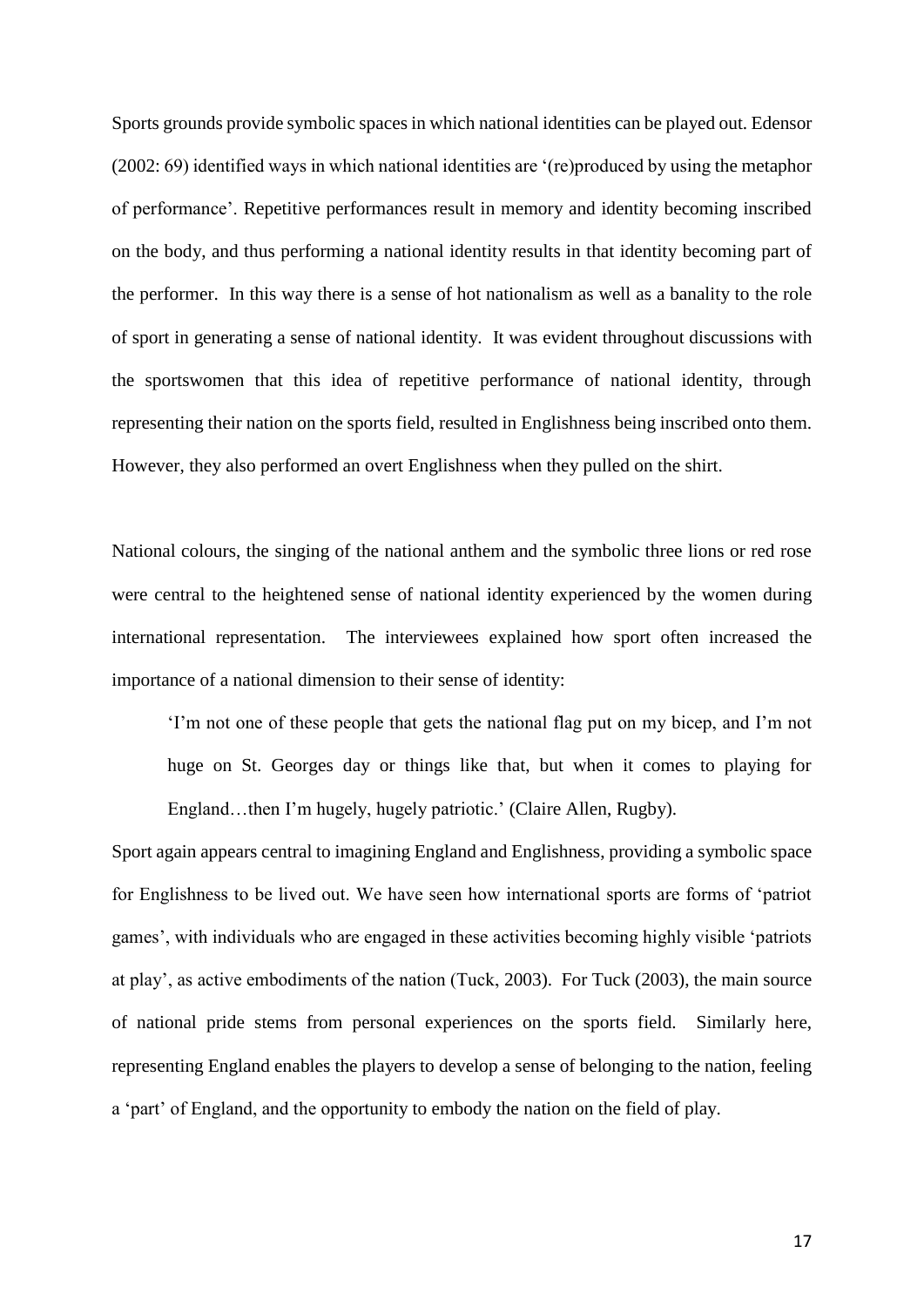'If someone said to me are you patriotic, I'm probably not patriotic, but I am the moment I have got the red and white on.' (Olivia Murphy, Netball).

A former England captain, Olivia highlights the way in which sport serves to create a strong sense of national identity, but also the banality of national identity in an everyday setting. Essential to this relationship between athlete and nation is the wearing of national colours via their sporting uniform, as national symbols enhance the importance of symbolic spaces. For many, these banal aspects of nationalism ultimately serve to remind the women of who they are and whom they represent (Billig, 1995). Through their sport, the women become engaged in the process of national flagging (Billig, 1995), as representatives of the English nation.

The repetitive performance of national identity, through representing their nation on the sports field, not just in international competition but in the day to day practice of training, resulted in Englishness being inscribed on them – they performed Englishness whenever they pulled on the shirt or dress. This is consolidated through the wearing of national colours and national kit, which demonstrates the ways in which the women become 'wrapped in the national flag' (Polley, 2004). We see here the sportswomen describing a performance of Englishness, with sport being important to both their national identity and who they identify as. For these women, national identity becomes part of their everyday life – the symbolic reminders of nationhood through sport becoming habituated within them, as actors or performers of the nation.

#### **The Three Lions: Symbolising the nation**

'The red and white [flag]. The three lions' (Tammy Beaumont, Cricket).

For many of the participants, receiving their first playing kit or tracksuit was also an important moment in their sporting careers, and one that they all remember. Not only that, but, like the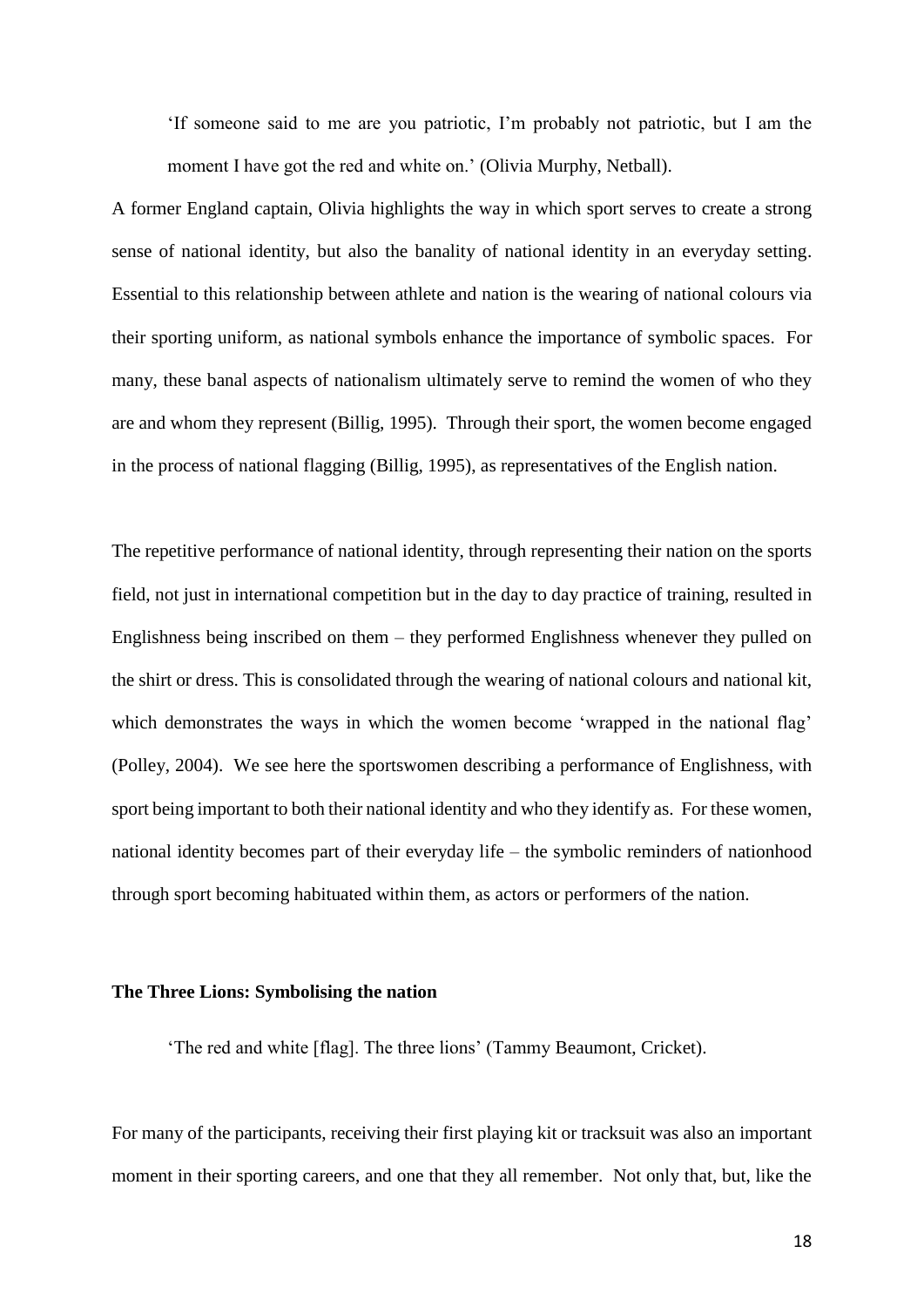national anthem, the national kit and the symbols associated with English national representative sport, specifically the three lions, serve as further banal reminders of the women's national identity.

'Every time you wear your England shirt, in the media we're the England women's team, on my cricket bag it's the England women's team…so you are always reminded of that fact that you are representing England.' (Katharine Brunt, Cricket).

The three lions are central to English sporting nationalism, providing a symbol by which the nation is imagined and sustained. For the participants in this study, the three lions are symbolic of their national identity and the values they carry within English society more generally.

'Putting on the shirt, wearing the three lions…going in there and seeing your kit hanging up with my number and name on, it's such a dream.' (Karen Carney, Football). The cricketers and the footballers (who carry the logo on their national sporting uniforms) mentioned the 'three lions' when describing the kit:

'When I first pulled open the box that we get and you see your name on the back of your shirt with the three lions on the front it was a really special moment.' (Tammy Beaumont, Cricket).

'The whole national anthem, the three lions, it all adds in to that united, we are playing for our country.' (Beth Morgan, Cricket).

Following the symbolic role of the three lions in English history, the FA adopted the three lions logo, and displayed it prominently on the front of the English football shirt (Vincent, Kian and Pederson, 2011). The symbolism has been very important to English sporting nationalism (Crolley and Hand, 2006), and is demonstrated in the popular song 'Three Lions (Football's Coming Home)' (Vincent, Kian and Pederson, 2011).

19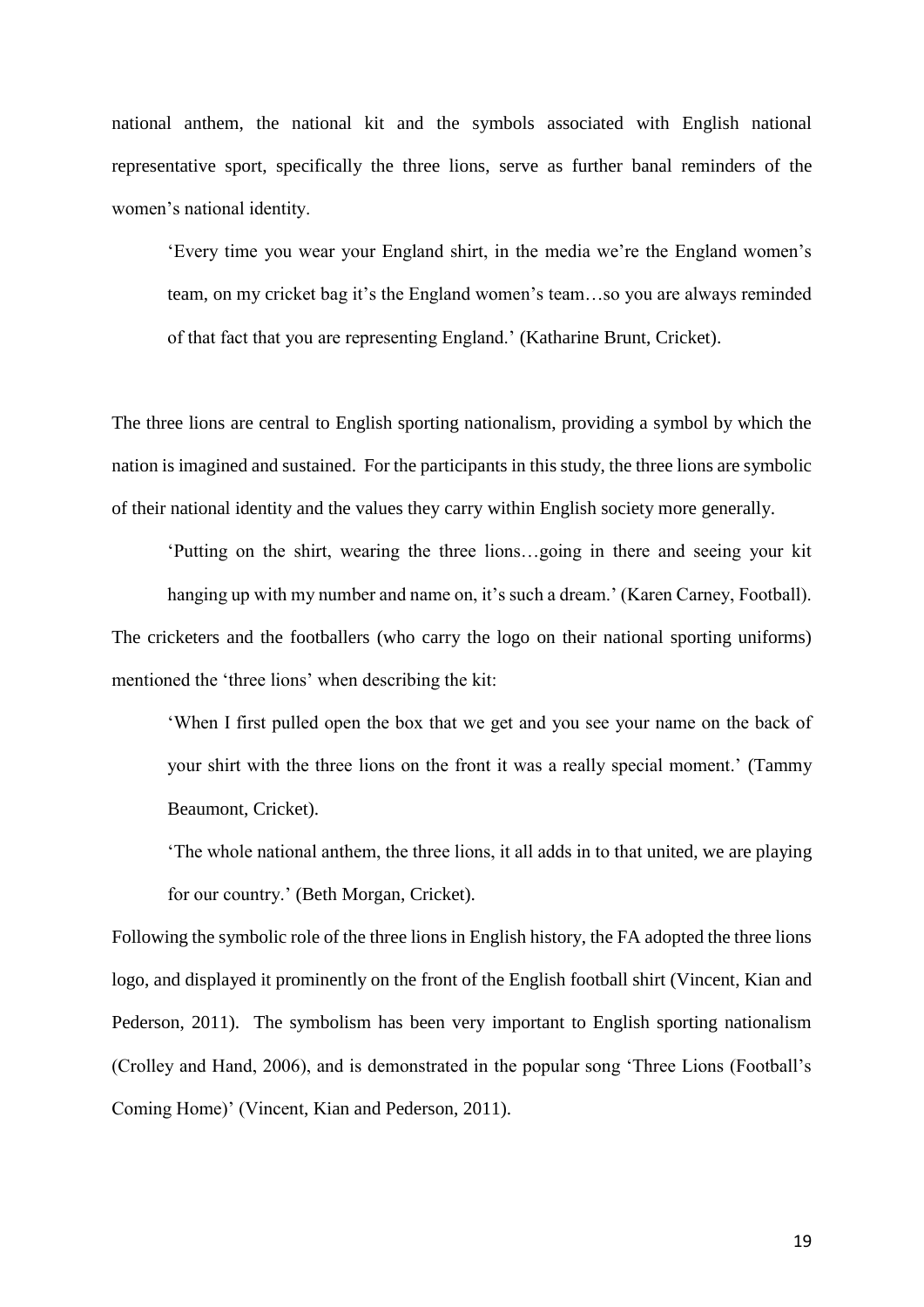As Katharine states:

'The three lions are important, I know a few lads who have got them tattooed on them…I know [England cricketer] is getting it done actually, she's just getting the one lion, which I keep having a go at her about, because it's all about the three lions.' (Katharine Brunt, Cricket).

Asked if she would consider getting a tattoo of the three lions, Katherine responded:

'I don't think I need to…it's cool that you want to show how proud of it you are, but I don't think I need to. I mean I show it every time I pull on my shirt, and I've got that shirt for life.'

Clearly, the three lions as a symbol of England are very important, not only for the women interviewed but also for their colleagues and male counterparts. Not only this, though, is the idea that once you have earnt the three lions, you have that forever, like the unwaved flag hanging outside the proverbial public house. Beth further indicates the symbolic role of the three lions in imagining Englishness:

'I think we're quite lucky having the three lions, I know every nation has their own kind of emblem but I think the three lions is really kind of epitomises England. We talk about the shirt as the three lions and you know you really want to put the three lions on…so I think it does have a real…significance.' (Beth Morgan, Cricket).

For these women, the three lions crest is symbolic of representing England. Furthermore, Beth indicates that the three lions are also symbolic of the type of Englishness they are expected to display – brave, courageous lion-hearts (Hand, 2002). Indeed, England's football captain Faye White was described as a 'lionheart' in one media article in 2011. Initially dubbing her a 'tough girl', Jonathon Brown then went on to write: 'England skippers of all kinds have long enjoyed a lionheart tradition. Faye White is no exception.' (Brown, 2011: 12). The three lions are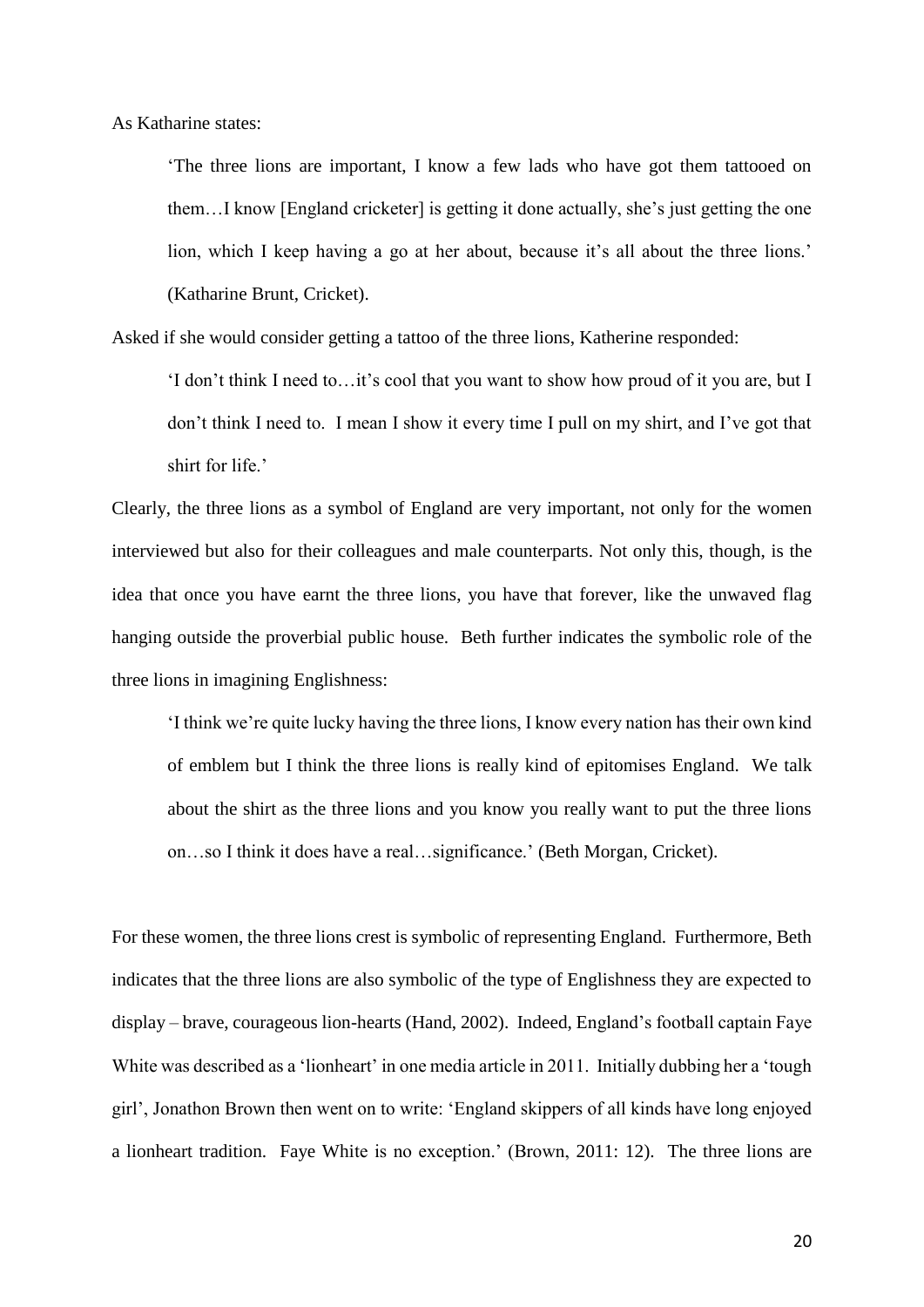initially symbolic of England because of the men's football and cricket teams, but this symbolism has been transferred to the women's game. The media have picked up on this in their reporting of the women's game. However, the term is often gendered and transformed to 'lionesses': 'Hope and glory for Lionesses' (Clarke, 2011: 53). Although the women are represented as the lionesses in the press, it is the three lions that acts as the sustaining national symbols.

#### **The Red English Rose: Symbolising the nation?**

The rugby players highlighted the role of the rose in symbolising English national identity. The women, however, have not always worn the rose on their shirts. Due to a merger between the English governing bodies for rugby, the Rugby Football Union for Women (RFUW) and the Rugby Football Union (RFU) in 2009, the kit for representative teams became standardised. As a consequence, the use of the English rose, which is the same as the rose worn by the men, appeared on the shirts of England's women's rugby players (alongside the word 'women'). The rose is evident in the use of the term by the media in headlines following England's World Cup final defeat: 'Trampled rose: England fall short' (*The Guardian*, 2010). Despite this, the rose appeared to be a contested symbol for the women, perhaps because of its relative lack of symbolic significance for the concept of Englishness within sport. Sarah was asked her for thoughts on the importance of this emblem:

'On our first cap we get presented with a real rose, the night before…so the rose starts right from your very first cap…I think it's quite symbolic which I think it quite important within sport…no other sport has the same emblem, so that's something you associate with rugby and with playing for your country.' (Sarah Hunter, Rugby).

However, other members of the squad do not have the same emotional attachment to the rose as Sarah: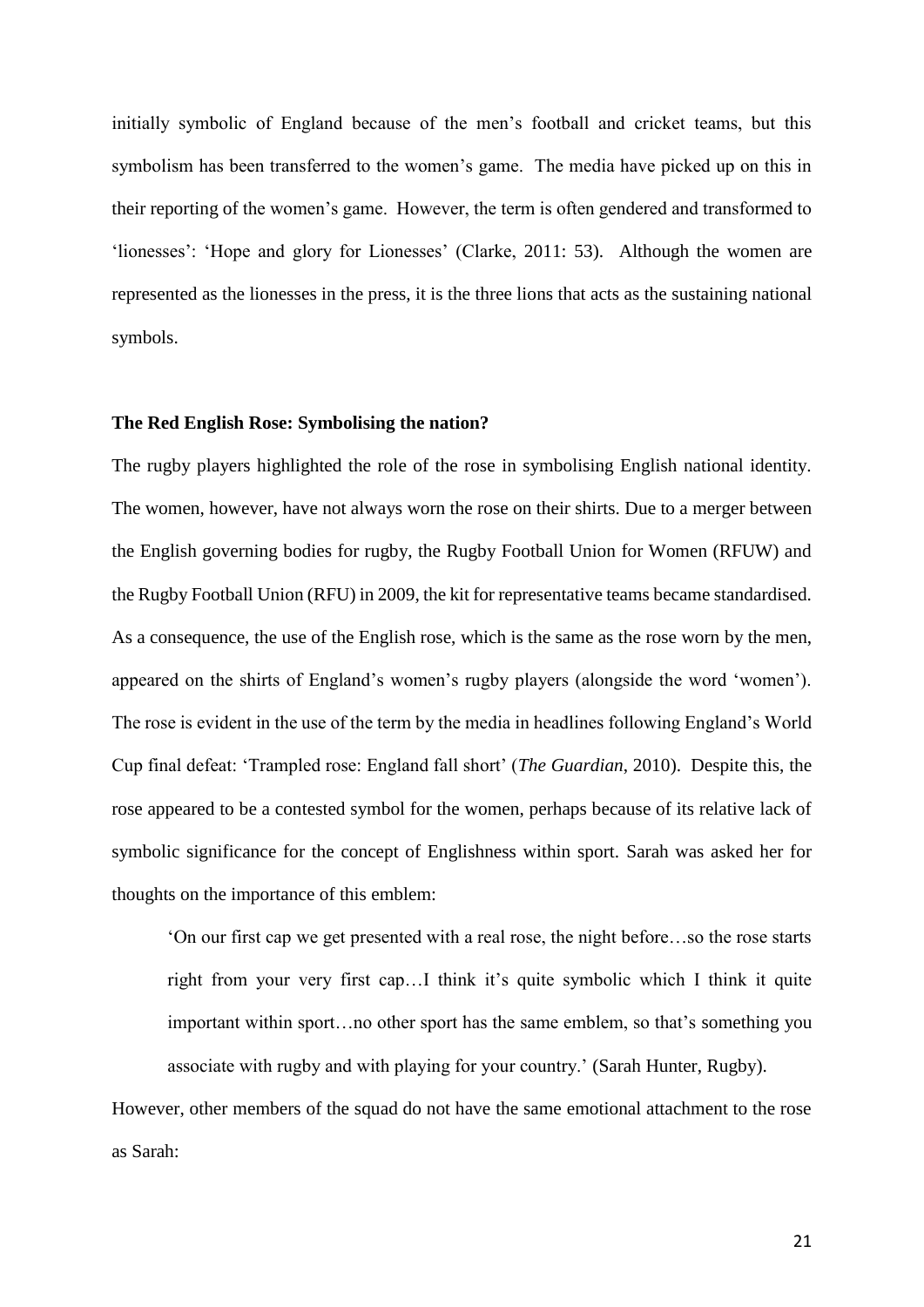'The rose? Erm, everyone always bleats on about it, like in team speeches, you know, "for the rose girls". I don't, I like it I do like it but it's not, I wouldn't say I really identify with it. But I like the fact that it's on our shirt.' (Claire Allen, Rugby). 'Some people really say that, you know, the red rose, and they get pulled to it…that's not really a pull for me, it doesn't matter what I'm wearing I'm the same underneath, so yeh, it doesn't really matter.' (Charlotte Barras, Rugby).

#### Despite this, Claire commented:

'I don't know whether you know, the RFUW used to, we didn't have a rose before, we had a bud... …I think even with the bud…it was still important, because then it was only going to be a certain amount of people wearing that kit…All of the kit, the symbol on it, means that you are a good player, you are representing your country.' (Claire Purdy, Rugby).

The lack of attachment to the rose may stem from the fact that, at the time, it was a relatively new addition to the women's kit. Claire indicates that both the bud and the rose carry the same symbolic meaning as the three lions and the red dress – that you are representing your country. However, what it does highlight further is the cultural significance of the three lions to English national identity.

## **Discussion: Hot and Banal Nationalism in International Women's Sport**

This study offers a discussion of the experiences of England's elite sportswomen, drawn from netball, association football, cricket and rugby union, highlighting the importance of those very things that come to symbolise Englishness. International sport may represent overt nationalism for the masses, but for these women, wearing the three lions or the red rose is a routine practice which emphasises and brings into being their sense of who they are, in national terms. Playing sport for England represents a taken-for-granted performance of national identity for these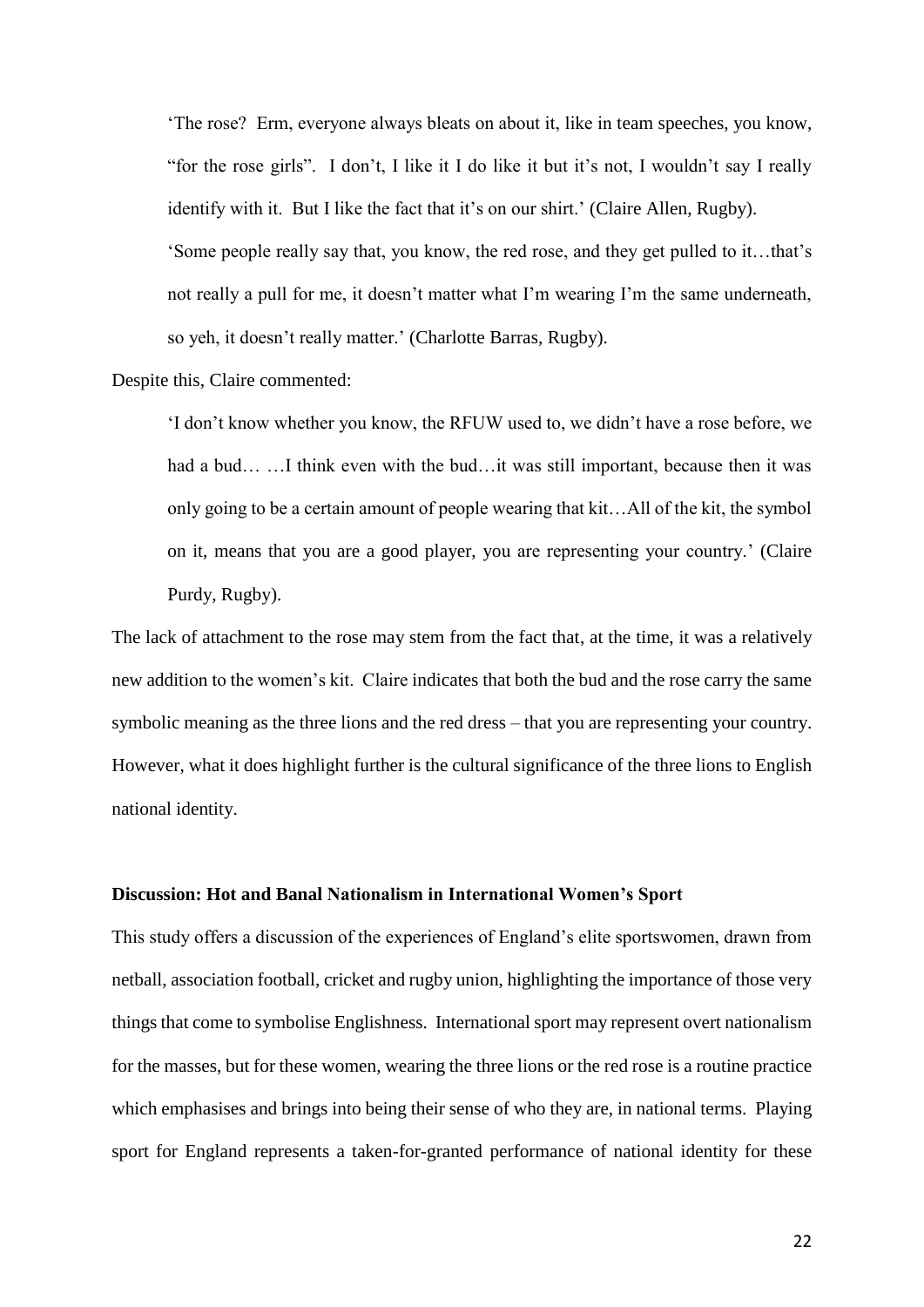women. Thus, central to this research is a discussion surrounding those seemingly banal aspects of nationalism in sport – national symbols, flag, colours and emblems. The extent to which the three lions and the cross of St. George symbolise England, and remind England's sporting stars of their nationhood is brought to light. Skey (2009) highlights that Billigs work is so relevant for contemporary studies that attempt to explore how the nation frames 'the ways in which people understand who they are, the nature of the world they live, how they relate to others and what counts as important' (Reicher and Hopkins, 2001: 3). This study adds to the current literature that has utilised banal nationalism, whilst also introducing a different angle to current discussions; namely, giving a voice to those very people who are involved in the flagging of the nation – national sport stars.

Edensor (2002) argues that one of the most powerful forms of popular national performance is to be found in sport. Furthermore, international sport represents a stage on which women can actively perform their national identity (Edensor, 2002). While popular discussions of banal nationalism often focus on the reading of media texts (Billig, 1995; Bishop and Jaworski, 2003; Yumul and Özkirimli, 2000), this study has drawn upon the experiences of a group of female athletes, thereby demonstrating a marked change in the focus of research on the relationship between English national identity and sport (Bishop and Jaworski, 2003; Tuck, 2003). Very few research studies have looked at international sport as a site for inculcating national identity from the perspective of the very actors who embody or signify the nation. Watson (2017) highlights the way national identity emerges through processes of 'imagining', 'constructing', 'reproducing', and 'inventing'. Central to this is the positioning of sport as a site of national identity (re)production (Billig, 1995; Edensor, 2002; Watson, 2017). At the start of this paper, we see confirmation of the importance of sport to the participants' national identity. This is particularly relevant regarding the separation of British and English national identities, which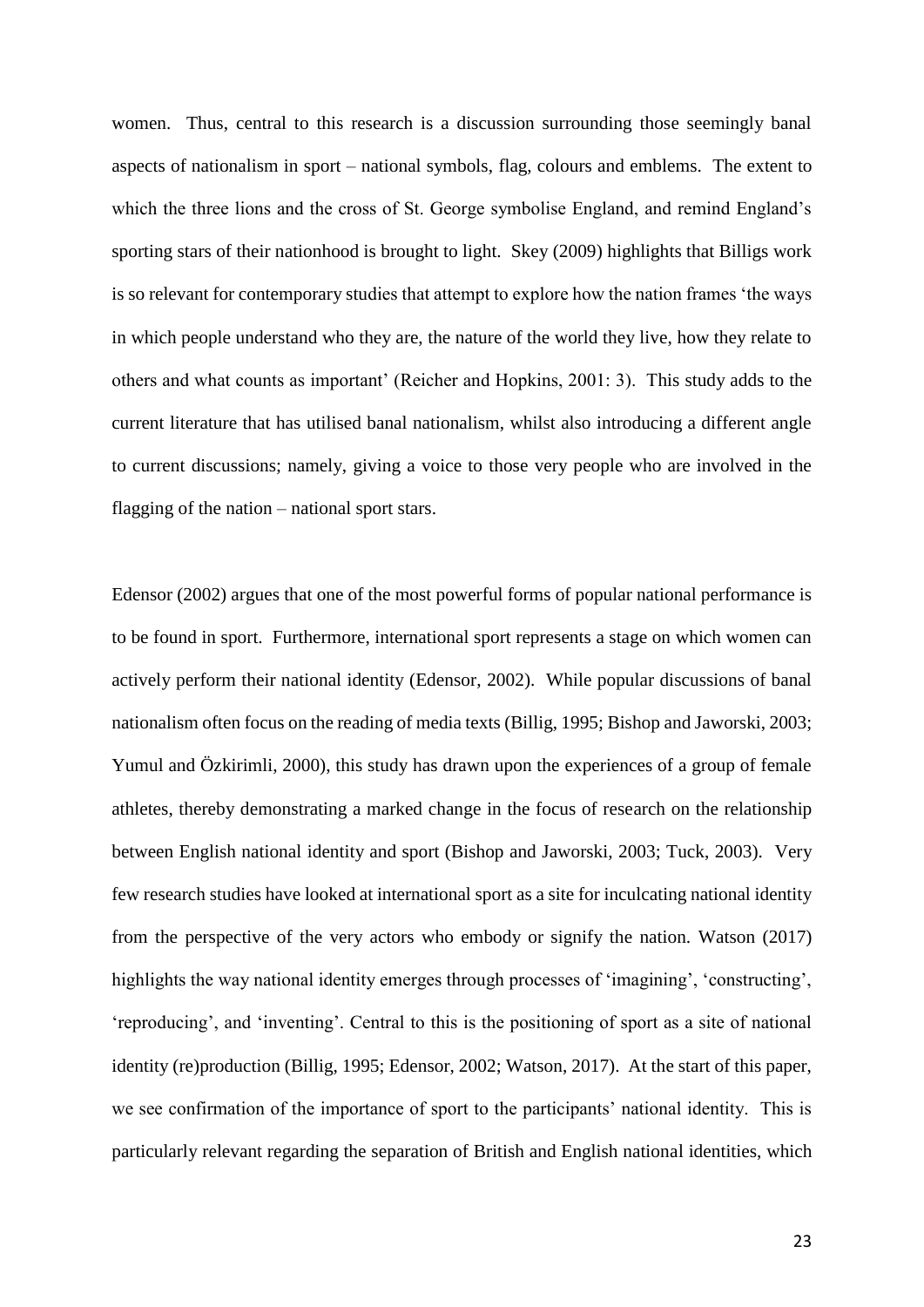are often conflated and confused. Furthermore, the women highlighted how their own sense of national identity was heightened during the periods of time that they represented England, supporting Robinson's (2008) contestation that England exists on the sports field, if nowhere else.

This study provides compelling evidence of the use of national symbols to reinforce national identity and feelings of belonging. For many of the participants, receiving their first national playing kit or tracksuit was a memorable and highly significant moment in their sporting careers. National colours and symbols, specifically the three lions, served as important markers of identity. Despite often being identified as 'hot' signifiers of nationalism (Billig, 1995; Bishop and Jaworski, 2003), during major sporting events, such symbols served to act as banal reminders of the women's national identity, constantly signifying who they are (and are not) and whom they are representing. For these women, the badges are symbolic manifestations of the imagined community, and their national identity was consolidated through the wearing of national colours and national kit, which demonstrates the ways in which the women become 'wrapped in the national flag'. Furthermore the Three Lions are also symbolic of a type of Englishness that they are expected to display – that of brave, courageous lion-hearts (Hand, 2002).

The language used by the sportswomen who participated in the study highlights a sense of ownership of the nation. The symbols associated with national sport are used for a variety of ends – in this case, to reinforce national identity and feelings of belonging – and are (re)produced by performers as sites of importance for the national population as a whole, especially during 'grand occasions when the nation and its symbolic attributes are elevated in public display' (Edensor, 2002: 72). For the consumers of sport, this represents a form of hot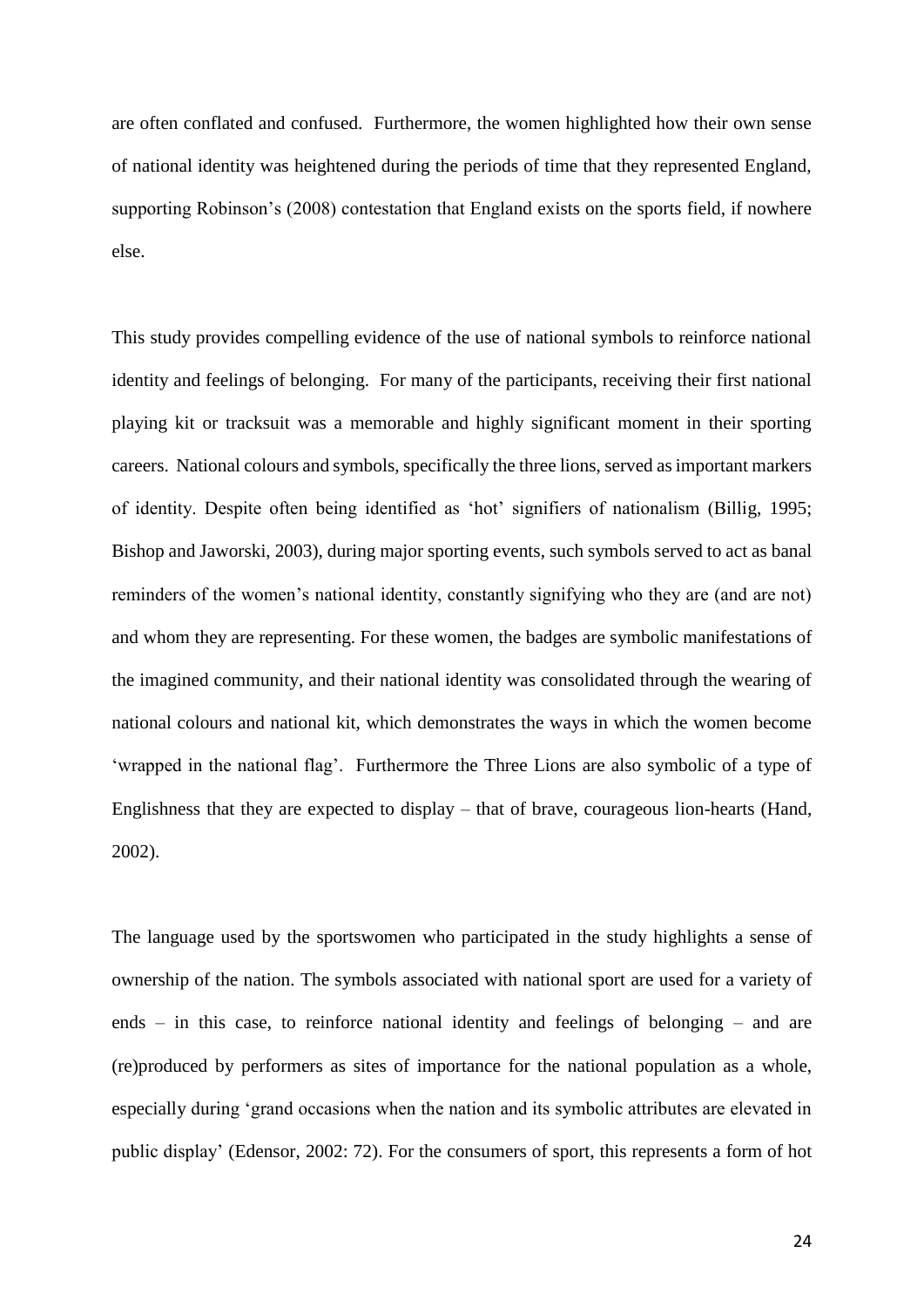nationalism, but for the performers, these very symbols (the national anthem, the three lions, the rose) in some instances become banal in nature, worn everyday on their training wear as well as their shirts. Of course, there is a 'hot' notion in the emotive, grand occasions of world cup finals and international representation, but also a banality in the idea that once you have earnt your international honours (symbolised through the three lions or the rose), that cannot be taken away – an imaginary, banal, flag for the women.

Maguire and Poulton (1999) offer us the term 'patriots at play' to describe the men who embody their nation on the football pitch, with Jarvie and Walker (1994) questioning whether the men representing their nation in sport are only patriotic for the ninety minutes (or eighty, or 5 day) patriots. However, the position of women in this debate has only recently been explored (removed reference). During international sporting competition, the relationship between women's sport and national identity becomes much more complex than previously thought. Wensing and Bruce (2003) found that common media conventions of women's sport (such as the downplaying of sport) are 'bent' in order for the women to be represented as strong and powerful national champions. Moreover, whilst the women's status as national heroines may only be transient, e.g. for eighty or ninety minutes, their positioning as such persists. Claire Purdy, an international rugby player, clearly demonstrated the importance the women attach to their sporting careers: 'It will be with me forever, because that's what I am, I'm an England player.' In this role, they have a legitimate role to play in flagging the nation, as active embodiments of Englishness on the sporting field. The women in this research demonstrate how national symbols play a key role in flagging the nation with the wearing of national colours and emblems acting as banal reminders of nationhood. As Skey (2009: 334) states, through 'everyday (re)production of national identity through banal signifiers, our attention is focused on the fact that is generally the daily forms of life, lived in and understood in relation to the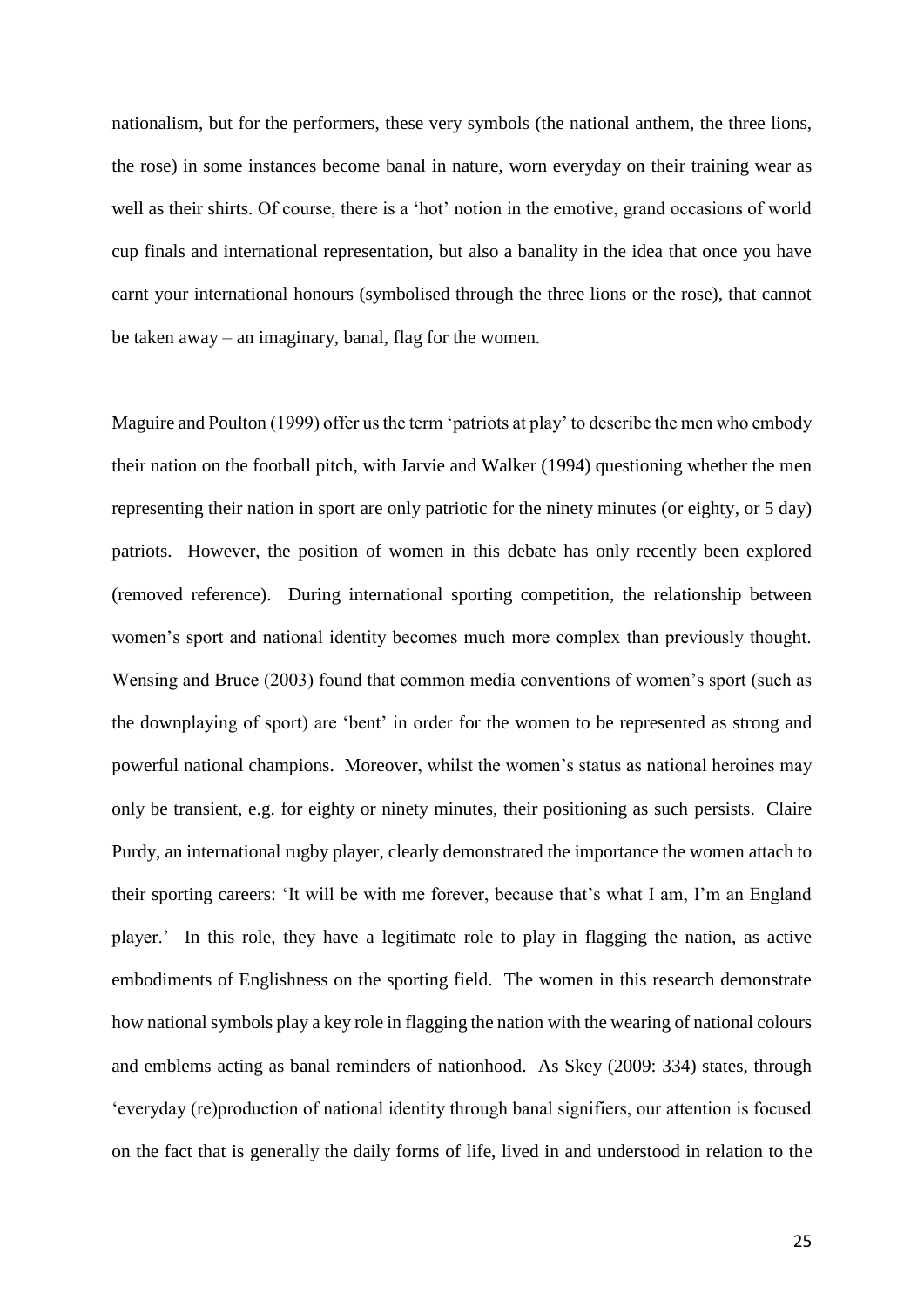world of nations, that underpins the more visible (and sometimes virulent) aspects of nationalism'.

#### **References**

Allison, L. 2000. 'Sport and nationalism' in J. J. Coakley & E. Dunning (eds.), *Handbook of Sports Studies.* London: Sage Publications.

Amis, J. 2005. 'Interviewing for case study research' in D. L. Andrews, D. S. Mason & M. L. Silk (eds.), *Qualitative Methods in Sports Studies*. 1<sup>st</sup> edn. Oxford: Berg.

Anderson, B. R. O. 2006. *Imagined Communities: Reflections on the origin and spread of nationalism*. 2nd edn. rev. London: Verso.

Atkinson, R., and Flint, J. 2003. 'Snowball Sampling: Accessing hidden and hard-to-reach populations' in R. L. Miller, and J. D. Brewer (eds.), *The A-Z of Social Research: A dictionary of key social science research concepts.* London: Sage Publications.

Aughey, A. 2007. *The Politics of Englishness.* Manchester: Manchester University Press.

Bairner, A. 2001. *Sport, Nationalism, and Globalization: European and North American perspectives.* Albany: State University of New York Press.

Billig, M. 1995. *Banal Nationalism*. London: Sage Publications.

Billig, M., 2009. Reflecting on a critical engagement with banal nationalism–reply to Skey. *The Sociological Review* 57, 2: 347-352.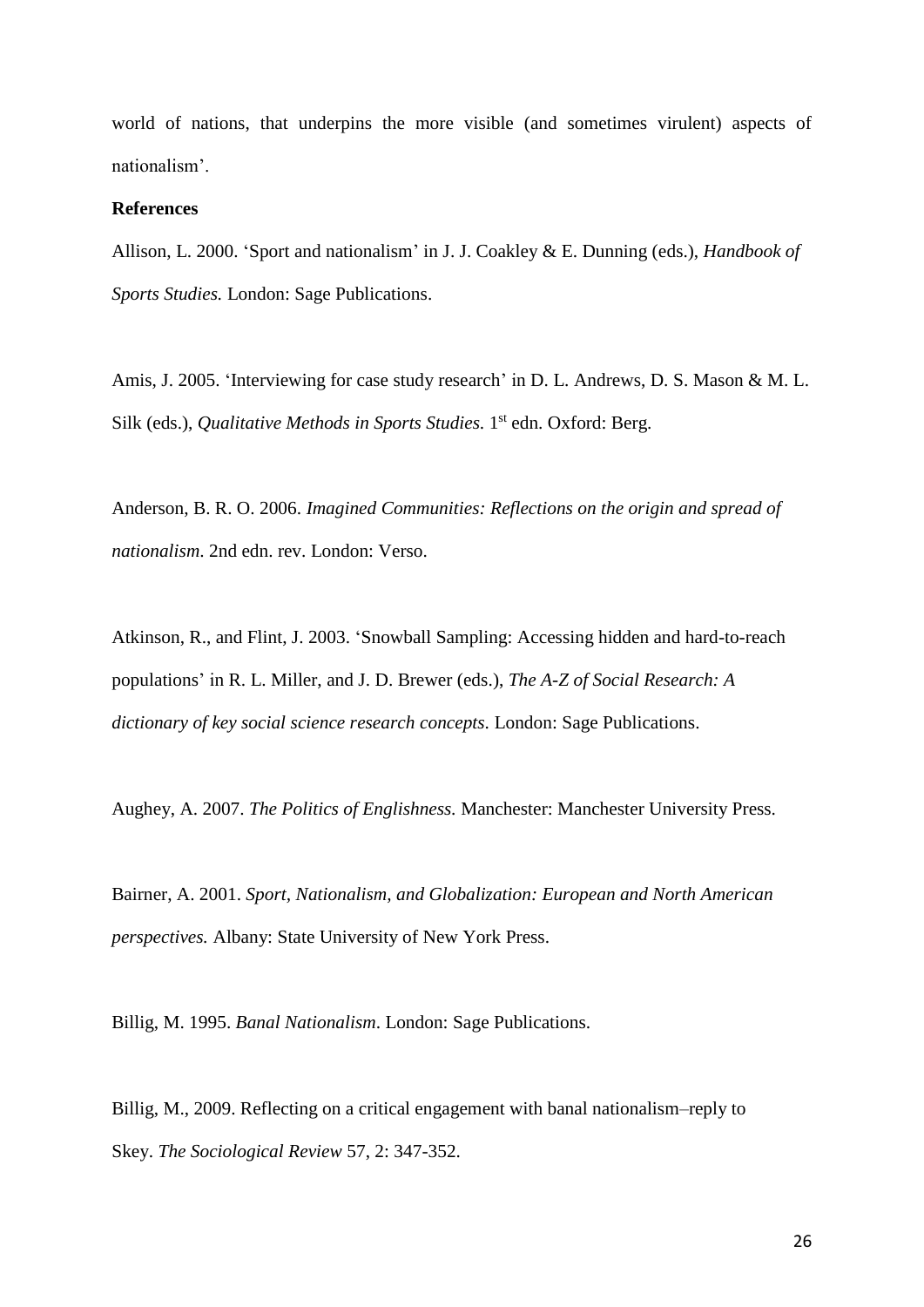Bishop, H., and Jaworski, A. 2003. 'We beat'em': Nationalism and the hegemony of homogeneity in the British press reportage of Germany versus England during Euro 2000. *Discourse & Society* 14, 3: 243-71.

Black, J. 2016. Celebrating British multiculturalism, lamenting England/Britain's past. *Nations and Nationalism* 22,4: 786-802.

Black, J. and Fielding-Lloyd, B. 2017. Re-establishing the outsider: English press coverage of the 2015 FIFA Women's World Cup. *International Review for the Sociology of Sport.*  Retrieved from [https://doi.org/10.1177/1012690217706192.](https://doi.org/10.1177/1012690217706192)

Boyle, R., and Haynes, R. 2009. *Power Play: Sport, the media and popular culture.* Edinburgh: Edinburgh University Press.

Brentin, D. and Cooley, L. 2016. Nationalism and sport: A review of the literature. *Studies on National Movements* 3. Retrieved from

<http://snm.nise.eu/index.php/studies/article/view/0306s>

Brown, J. 2011. *The Independent*, 'The stars of Germany 2010\* (\*That's the women's World Cup)', 25<sup>th</sup> June 2011: News 10-11.

Bruce, T. 2008. Women, sport and the media: A complex terrain. In C. Obel, T. Bruce and S. Thompson (eds.), *Outstanding Research About Women and Sport in New Zealand*. Hamilton, New Zealand: Wilf Malcolm Institute of Educational Research.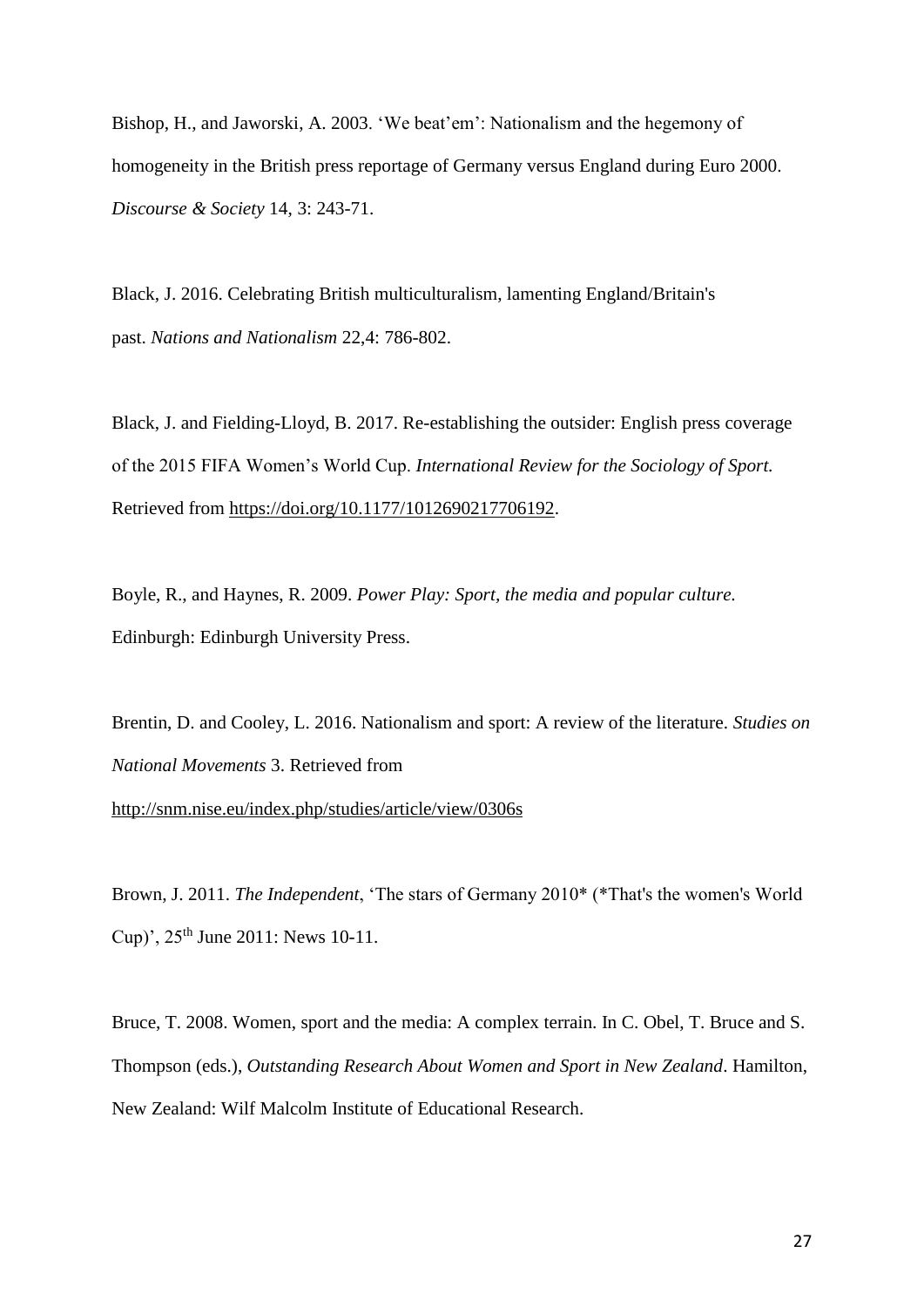Clarke, J. 2011. *The Sun*, 'Hope and glory for Lionesses', 6<sup>th</sup> July 2011: 53.

Condor, S. and Abell, J. 2006. 'Vernacular constructions "national identity" in pst-devolution Scotland and England' in J. Wilson and K. Stapleton (eds.). *Devolution and Identity*. Aldershot: Ashgate Publishing.

Crolley, L. and Hand, D. 2006. *Football and European Identity: Historical narratives through the press.* London: Routledge.

Cronin, M., and Mayall, D. 1998. 'Sport and ethnicity: Some introductory remarks' in M. Cronin and D. Mayall (eds.). *Sporting Nationalisms: Identity, ethnicity, immigration and assimilation.* London: Frank Cass & Co. Ltd.

Edensor, T. 2002. *National Identity, Popular Culture and Everyday Life*. Oxford: Berg.

Flick, U. 2006. *Introduction to Qualitative Research*. 3<sup>rd</sup> edn. London: Sage.

Gellner, E. 1983. *Nations and Nationalism.* New York: Cornell University Press

Gibbons, T. and Malcolm, D. 2017. 'Nationalism, the English question and sport' in T. Gibbons and D. Malcolm (eds.). *Sport and English National Identity in a Dis-United Kingdom.* London: Routledge.

Giulianotti, R. 1999. *Football: A sociology of the global game.* Cambridge: Polity.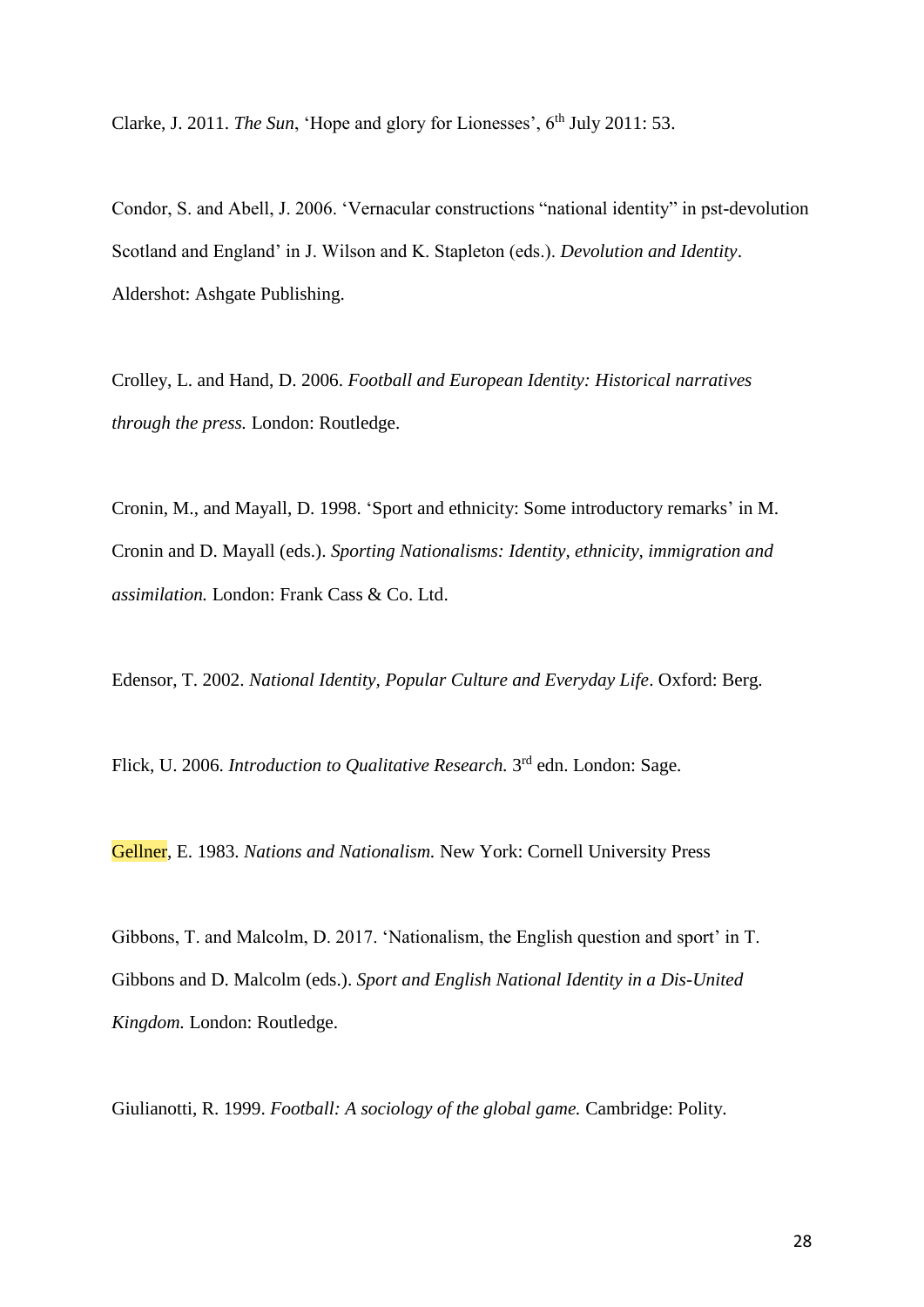Hand, D. 2002. Football, cultural identities and the media: A research agenda. *[www.leisuretourism.com.](http://www.leisuretourism.com/)* Accessed 6 th February 2018.

Harris, E. 2016. Why has nationalism not run its course? *Nations and nationalism.* 22, 2: 243- 47.

Harris, J., and Clayton, B. 2007. David Beckham and the changing (re) presentations of English identity. *International Journal of Sport Management and Marketing.* 2, 3: 208-21.

Hearn, J. 2007. National identity: banal, personal and embedded. *Nations and Nationalism.*  13, 4: 657-74.

Heath, A., and Roberts, J. 2008. 'British identity: Its sources and possible implications for civic attitudes and behaviour. Research report for Lord Goldsmith's Citizenship Review', http://webarchive.nationalarchives.gov.uk/+/http:/www.justice.gov.uk/docs/britishidentity.pdf (accessed 28th June 2016).

Hobsbawm, E. J. 1990. *Nations and Nationalism Since 1780: Programme, myth, reality.* Cambridge: Cambridge University Press.

Jarvie, G. and Walker, G. 1994. 'Ninety minute patriots? Scottish sport in the making of the nation' in G. Jarvie and G. Walker (eds.). *Scottish Sport in the Making of the Nation*. Leicester: Leicester University Press.

Kumar, K. 2003. *The making of English national identity.* Cambridge: Cambridge University Press.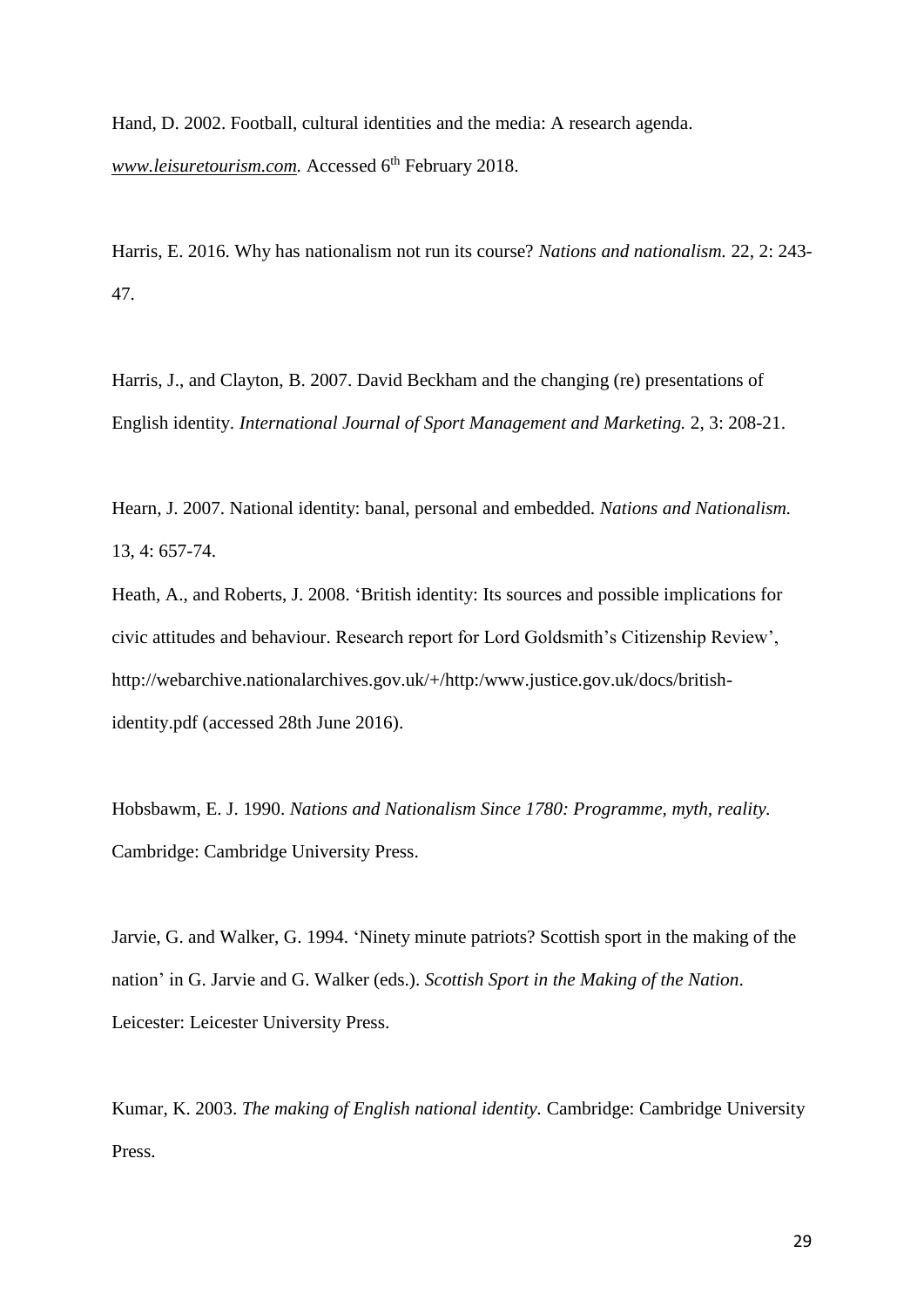Lightning Seeds, Baddiel, D. and Skinner, F. 1996. *Three Lions on a Shirt* [CD]*.* 01-663273- 04. Epic Records.

Maguire, J., & Poulton, E. K. 1999. European identity politics in Euro 96. *International Review for the Sociology of Sport 34*, 1: 17-30.

McClintock, A. 1993. Family feuds: Gender, nationalism and the family. *Feminist Review, 44*: 61-80.

McGee, D., and Bairner, A. 2011. Transcending the borders of Irish identity? Narratives of Northern nationalist footballers in Northern Ireland. *International Review for the Sociology of Sport*. 46, 4: 436-55.

Nagel, J. 2008. 'Gender, sexuality, and nationalism' in G. H. Herb, & D. H. Kaplan (eds.), *Nations and Nationalisms: A global historical overview: Volume 1 (1770-1880)*. California: ABC Clio.

Parker, I. 2005. *Qualitative Psychology: Introducing radical research.* Maidenhead: Open University Press.

Paxman, J. 1999. *The English.* London: Penguin Books.

Pettman, J. J. 1996. *Worlding Women: A feminist international politics*. Sydney: Allen Unwin.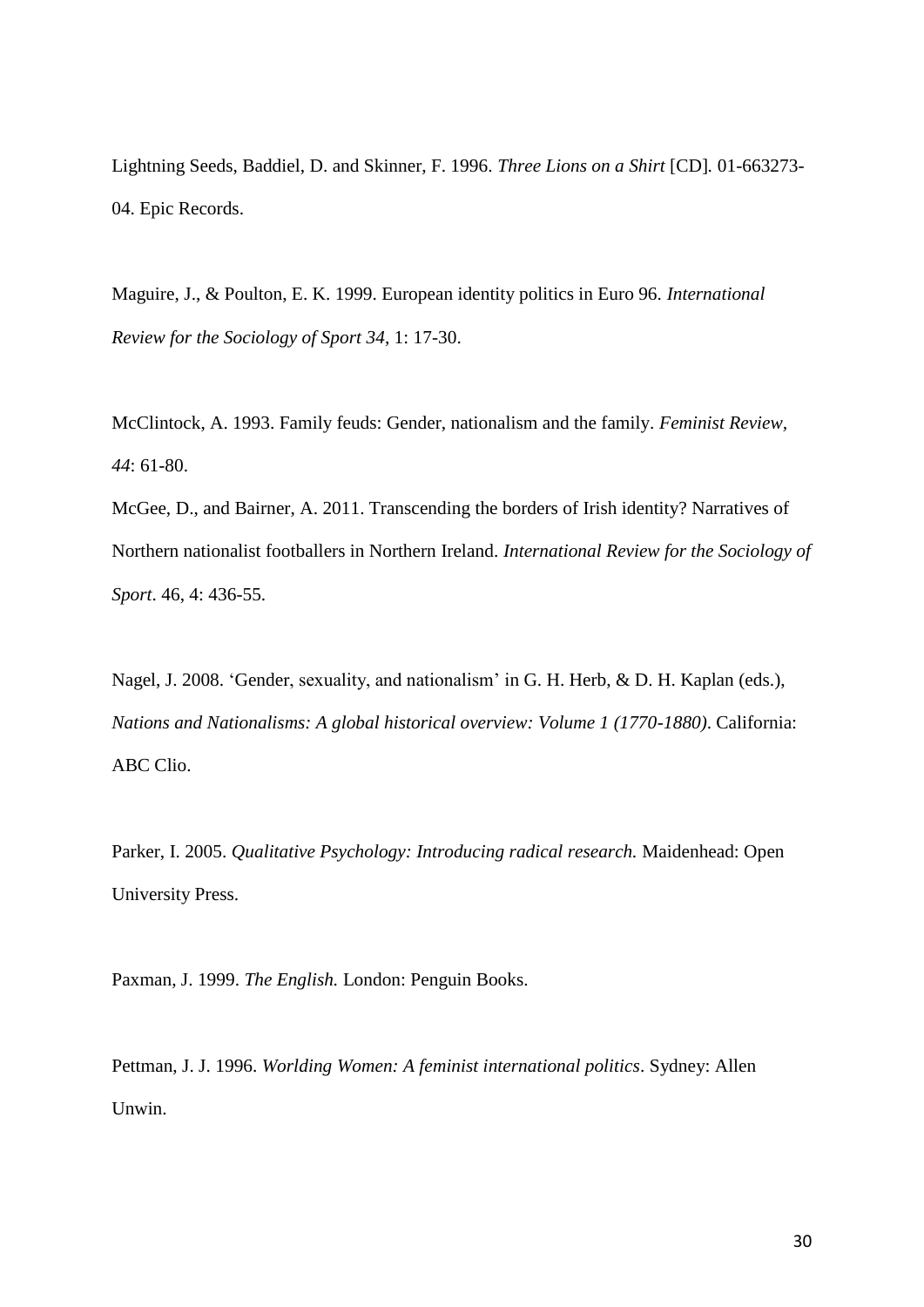Polley, M. 2004. 'Sport and national identity in contemporary England' in A. Smith and D. Porter (eds.), *Sport and National Identity in the Post-War World*. London: Routledge.

Porter, D. 2004. ''Your boys took one hell of a beating!' English football and British decline, c.1950-80' in A. Smith and D. Porter (eds.), *Sport and National Identity in the Post-War World*. London: Routledge.

Reicher, S. and Hopkins, N. 2001. *Self and Nation.* London: Sage Publications.

Robinson, J. 2008. Tackling the anxieties of the English: Searching for the nation through football. *Soccer and Society.* 9, 2: 215-30.

Rosie, M., MacInnes, J., Peterson, P., Condor, S., and Kennedy, J. 2004. Nation speaking unto nation? Newspapers and national identity in the devolved UK. *The Sociological Review.*  52, 4: 437-58.

Rowe, D., McKay, J., and Miller, T. 1998. 'Come together: Sport, nationalism, and the media image' in L. A. Wenner (ed.), *MediaSport.* London: Routledge.

Seale, C., and Filmer, P. 1998. Doing social surveys. In C. Seale (ed.), *Researching Society and Culture*. London: Sage Publications.

Skey, M. 2009. The national in everyday life: A critical engagement with Michael Billig's thesis of Banal Nationalism. *The Sociological Review.* 57, 2: 331-46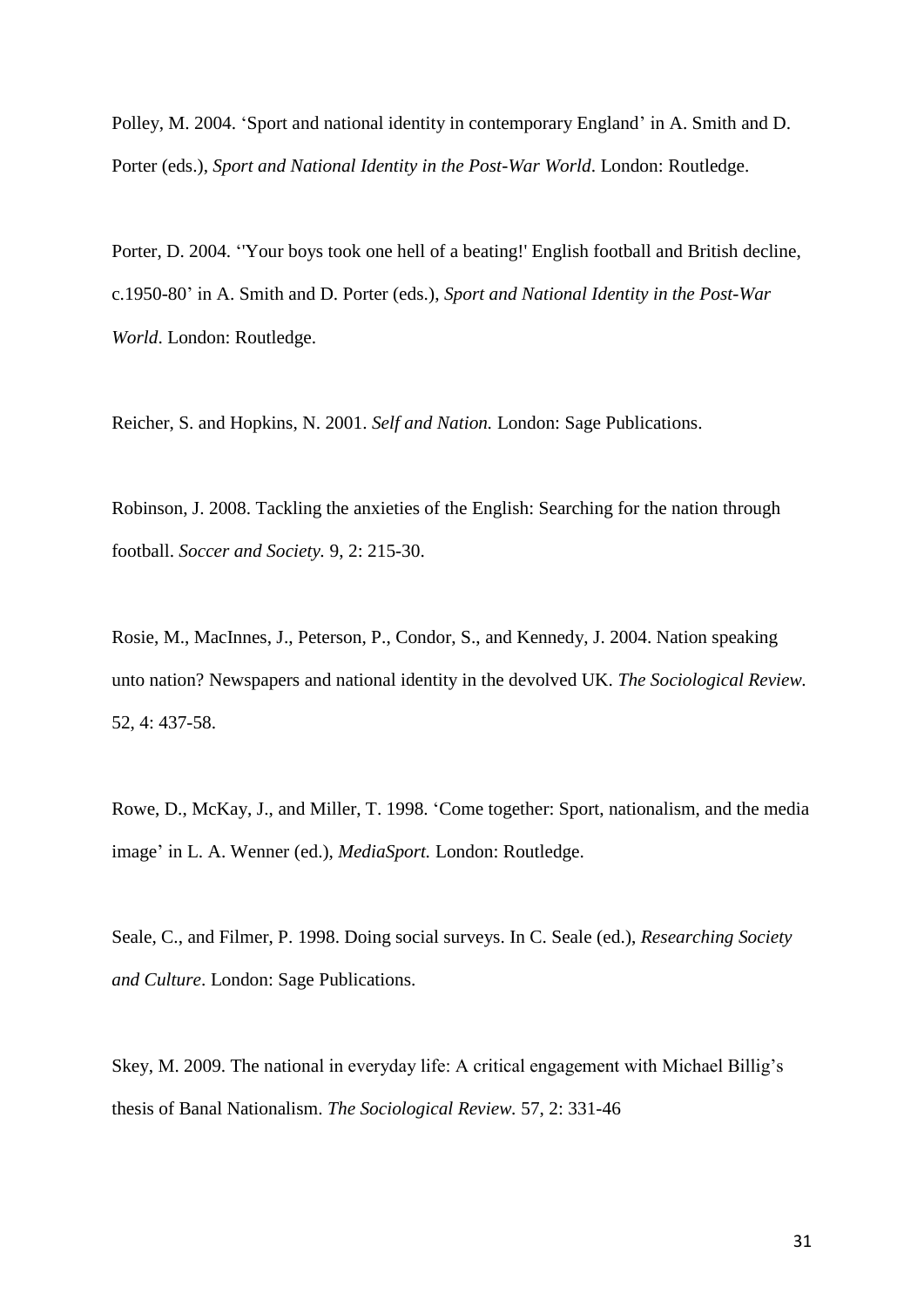*The Guardian.* 2010. 'Trampled rose: England fall short', 6<sup>th</sup> September 2010: Sport 1.

Tuck, J. 2003. The men in white: Reflections on rugby union, the media and Englishness. *International Review for the Sociology of Sport.* 38, 2: 177-99.

Tuck, J., and Maguire, J. 1999. Making sense of global patriot games: Rugby players' perceptions of national identity politics. *Football Studies.* 2, 1: 26-54.

Vincent, J., Kian, E. M., Pedersen, P.M., Kuntz, A. and Hill, J. S. 2010. England expects: English newspapers' narratives about the English football team in the 2006 World Cup. *International Review for the Sociology of Sport.* 45, 2: 199-223.

Vincent, J., Kian, T. and Pedersen, P. M. 2011. Flying the flag: Gender and national identity in English newspapers during the 2006 World Cup. *Soccer & Society.* 12, 5: 613-32.

Watson, S. D. 2017. Everyday nationalism and international hockey: contesting Canadian national identity. *Nations and Nationalism.* 23, 2: 289-308.

Wensing, E. H., and Bruce, T. 2003. Bending the rules. *International Review for the Sociology of Sport.* 38, 4: 387-96.

Whitehead, A., Connolly, C., Carter, E. and Crowley, H. 1993. Nationalisms and National Identities Editorial. *Feminist Review.* 44, 1: 1-2.